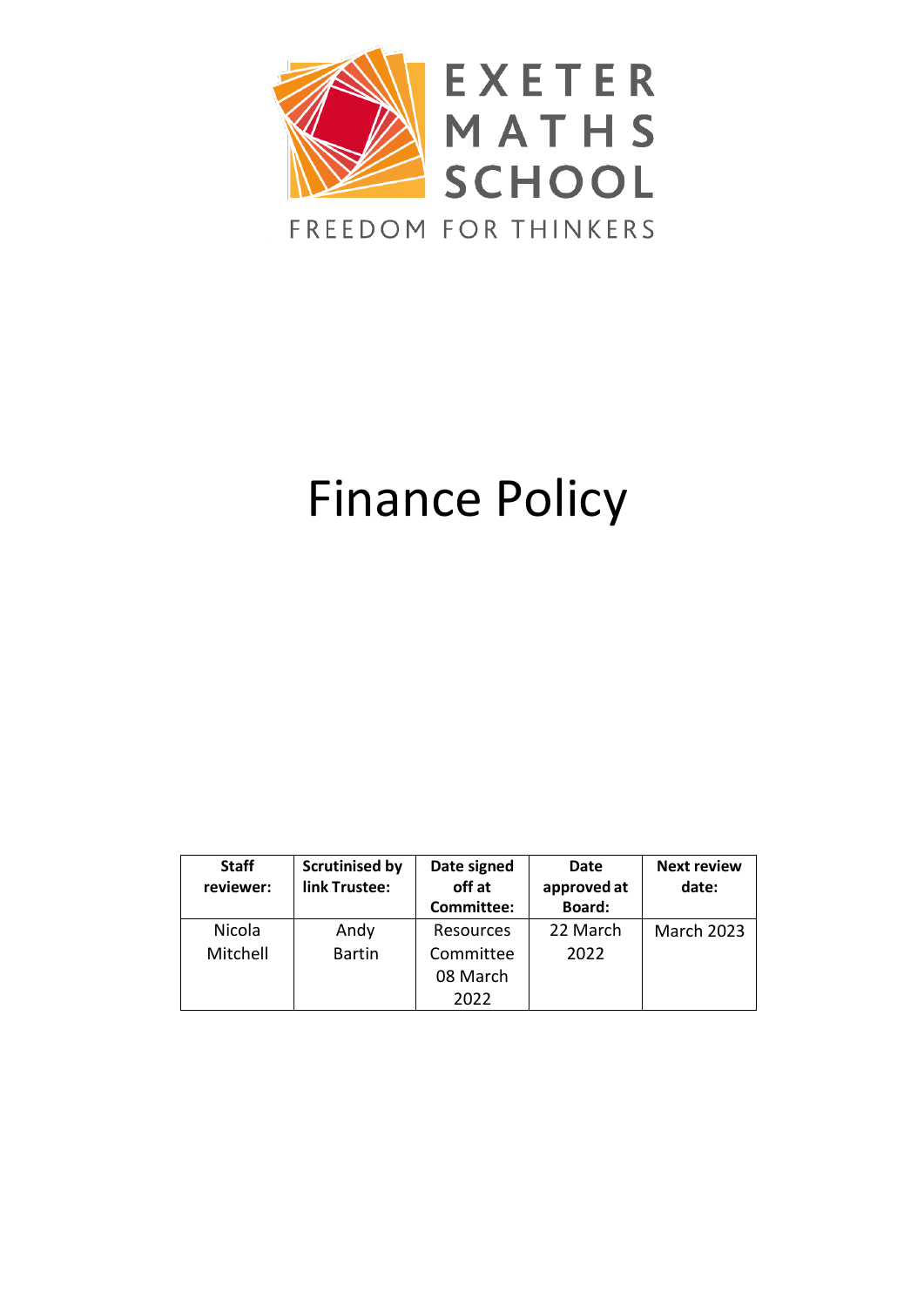# **Contents**

| $1.0\,$ | Organisation                                          | 4              |
|---------|-------------------------------------------------------|----------------|
| 1.1     | Members (also known as Sponsors)                      | 4              |
| 1.2     | Trustees                                              | 5              |
| 1.3     | The Resources Committee                               | 6              |
| 1.4     | The Headteacher (Accounting Officer)                  | 6              |
| 1.5     | The School Business Manager (Chief Financial Officer) | $\overline{7}$ |
| 1.6     | Clerk to the Board (Governance Professional)          | $\overline{7}$ |
| 1.7     | <b>Finance Staff</b>                                  | 8              |
| 1.8     | Other Staff                                           | 8              |
| 1.9     | Register of Interests                                 | 8              |
| 1.10    | <b>Related Party Transactions</b>                     | 8              |
| 1.11    | Novel Contentious and/or repercussive transactions    | 9              |
| 2.0     | <b>Accounting System</b>                              | 9              |
| 2.1     | <b>Transaction Processing</b>                         | 9              |
| 2.2     | Fraud, Theft and Irregularity including cybercrime    | 10             |
| 3.0     | <b>Financial Planning</b>                             | 11             |
| 3.1     | <b>Annual Budget</b>                                  | 11             |
| 3.2     | <b>Medium Term Financial Planning</b>                 | 11             |
| 3.3     | <b>Internal Budget Monitoring</b>                     | 11             |
| 3.4     | <b>External Budget Reporting</b>                      | 12             |
| 3.41    | <b>Budget Forecast Returns</b>                        | 12             |
| 3.42    | <b>Annual Accounts</b>                                | 12             |
| 3.43    | <b>Reserves Policy</b>                                | 13             |
| 3.44    | School Resource Management Self-Assessment Tool       | 13             |
| 4.0     | Payroll                                               | 13             |
| 4.1     | Monitoring of the salaries /budgets                   | 14             |
| 4.2     | Publication of pay                                    | 14             |
| 5.0     | Purchasing                                            | 14             |
| 5.1     | Staff expenses                                        | 15             |
| 5.2     | Orders for Goods and services                         | 15             |
| 5.3     | <b>Exceptional circumstances</b>                      | 15             |
| 5.4     | <b>Payment of Accounts</b>                            | 16             |
| 6.0     | Income                                                | 16             |
| 6.1     | <b>Trips</b>                                          | 16             |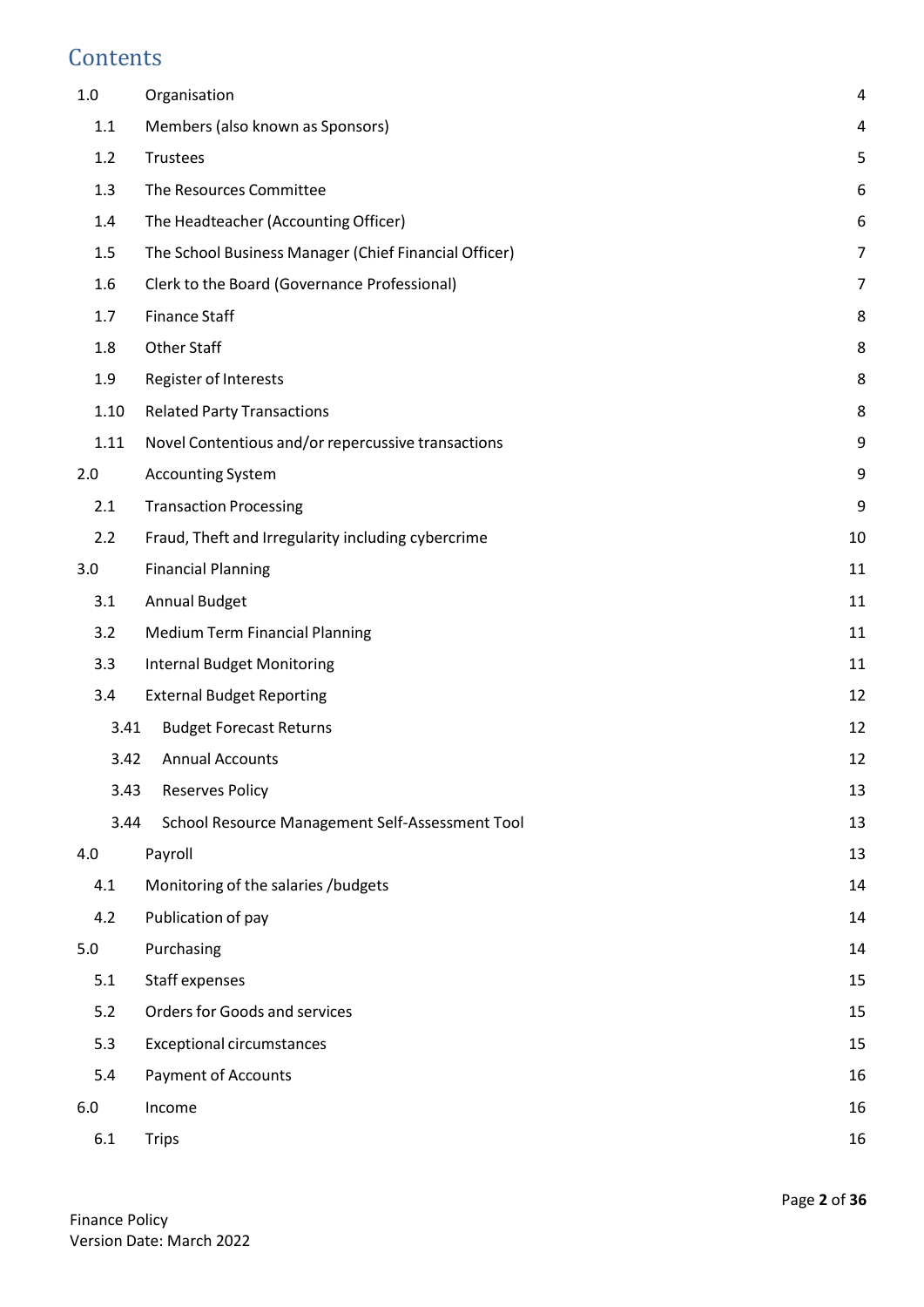| 6.2  | Lettings                            | 16 |
|------|-------------------------------------|----|
| 6.3  | <b>Gifts and Hospitality</b>        | 17 |
| 7.0  | Debt Management                     | 17 |
| 8.0  | Cash Management                     | 18 |
| 8.1  | <b>Bank Accounts</b>                | 18 |
| 8.2  | Deposits                            | 18 |
| 8.3  | Payments and withdrawals            | 18 |
| 8.4  | Small items of Expenditure          | 18 |
| 8.5  | Student trips                       | 18 |
| 8.6  | <b>Bank Reconciliations</b>         | 19 |
| 8.7  | Cash Flow Forecasts                 | 19 |
| 8.8  | Investments                         | 19 |
| 9.0  | <b>Fixed Assets</b>                 | 19 |
| 9.1  | <b>Asset Register</b>               | 19 |
| 9.2  | Security of Assets                  | 20 |
| 9.3  | Disposals                           | 20 |
| 9.4  | Loans of Assets                     | 20 |
| 9.5  | <b>Keys Inventory</b>               | 20 |
| 9.6. | School car                          | 20 |
| 9.7  | <b>Depreciation of Fixed Assets</b> | 20 |
| 10.0 | Tax                                 | 21 |
| 11.0 | Audit                               | 21 |
| 12.0 | Insurance                           | 22 |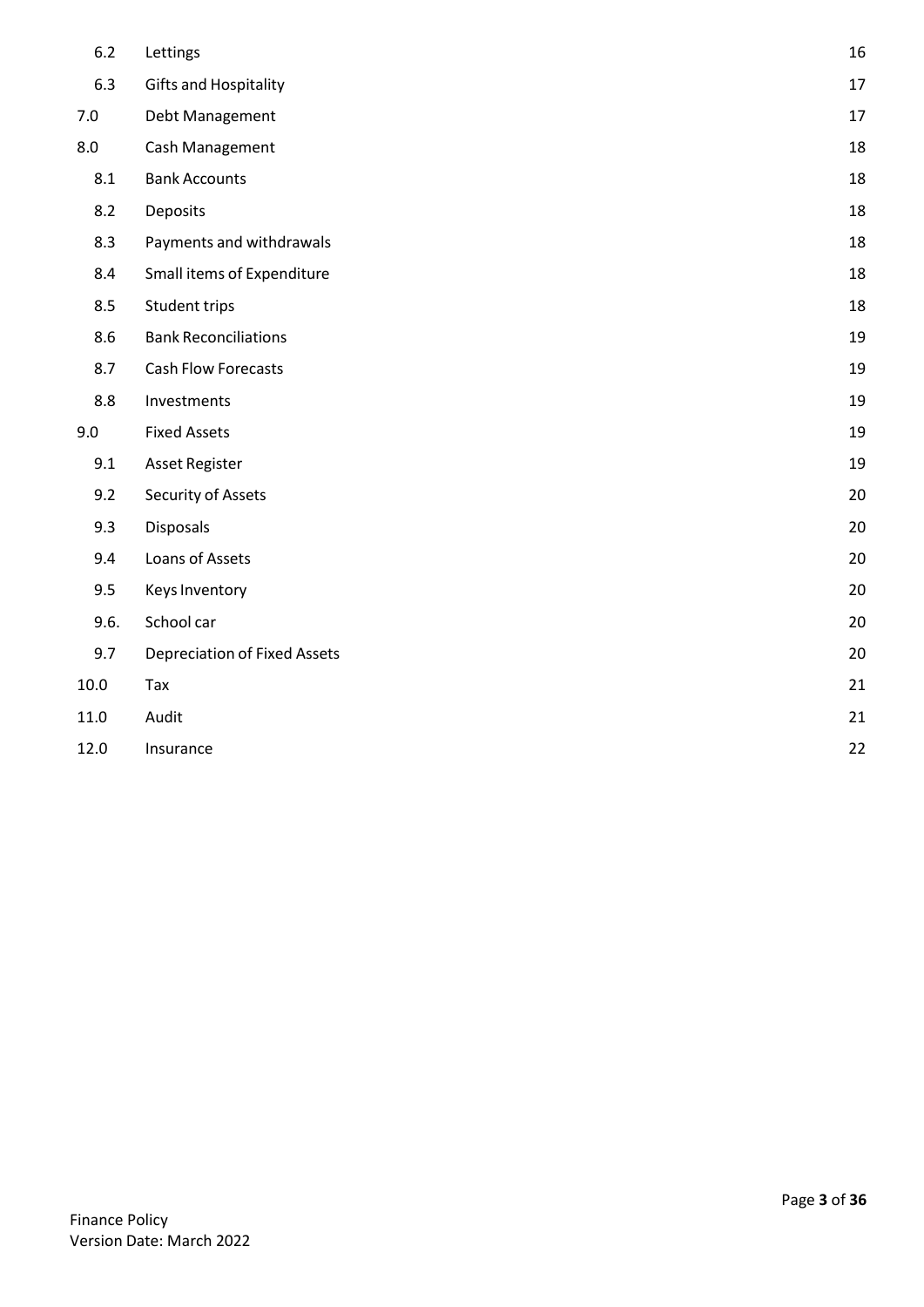# **Introduction**

The purpose of these financial procedures is to support the Exeter Mathematics School (EMS) in its delivery of its School Development Plan whilst maintaining and developing core systems of financial control, which conform to the requirements of both propriety, regularity and of good financial management. It is essential that these systems operate properly to meet the requirements of the Education Skills and Funding Agency (ESFA) and the Funding Agreement with the Department for Education (DfE) and of that outlined in the Academies Trust Handbook.

The Trust must comply with the principles of financial control outlined in the Academies guidance published by the DfE/ESFA. This policy expands on that and provides detailed information on the academy's accounting procedures and systems.

This policy builds on the financial principles and requirements established and adopted in previous Finance Policies and reflects the changes that have occurred over the last 12 months and includes key amendments outlined in the Academies Trust Handbook.

# <span id="page-3-0"></span>**1.0 Organisation**

Responsibilities are defined in respect of the administration of the school's finances to provide a framework of accountability for Trustees and staff.

# <span id="page-3-1"></span>**1.1 Members (also known as Sponsors)**

As charitable companies limited by guarantee every trust has members who have a similar role to the shareholders of a company limited by shares. They:

- are the subscribers to the trust's memorandum of association (where they are founding members)
- may amend the articles of association subject to any restrictions in the articles, the funding agreement or charity law
- may, by certain resolution, appoint new members or remove existing members, other than, where there is one, the foundation/sponsor body and any members it has appointed
- have powers to appoint and remove trustees as set out in the trust's articles of association and powers under the Companies Act 2006 to remove trustees
- may, by special resolution, issue direction to the trustees to take a specific action
- appoint the trust's external auditors and receive (but do not sign) the audited annual report and accounts (subject to the Companies Act, 2006)
- have the power to change the company's name and, ultimately, wind it up.

The DfE's minimum requirement before entering into a funding agreement is that academy trusts must have at least three members, although the DfE's strong preference is for trusts to have at least five members, as this:

- provides for a more diverse range of perspectives
- ensures members can take decisions via special resolution without requiring unanimity.

Employees or Volunteers occupying unpaid staff roles of the Trust must not be members unless permitted by their articles of association. The current model articles do not allow members to be employees.

The DfE view is that there should be a significant degree of separation between the individuals who are members and those who are trustees. If members sit on the board of trustees this may reduce the objectivity with which the members can exercise their powers. The DfE's strong preference is for most members to be independent of the board of trustees.

Finance Policy Version Date: March 2022 Page **4** of **36**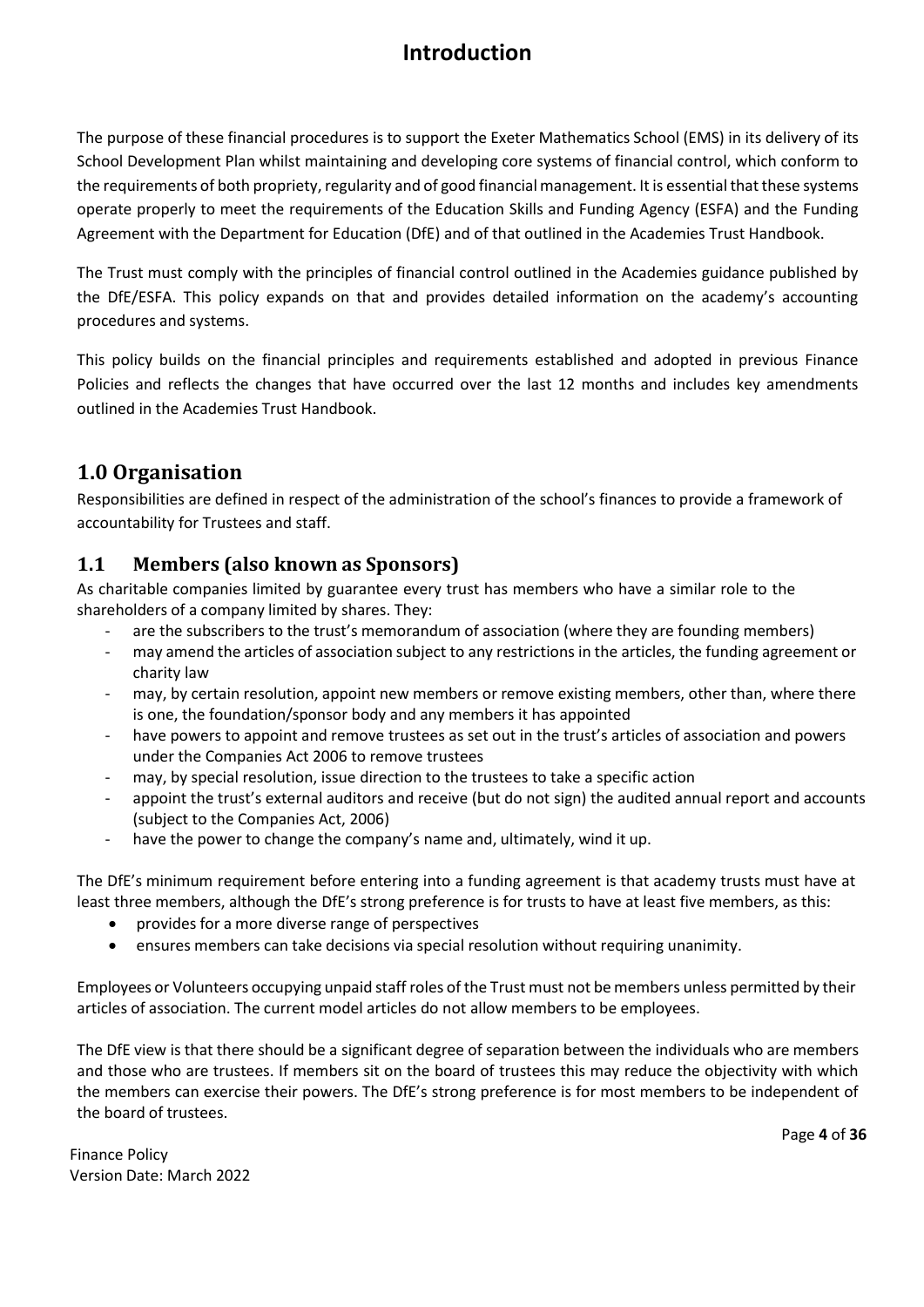As responsibility to conduct the trust's business sits with the trustees, members should be 'eyes on and hands off' and avoid compromising the board's discretion. However, if the governance of the trust by the board of trustees becomes dysfunctional the members will have a strong interest in ensuring the board has plans to address the issues or otherwise to remove the board or individual trustees and re-appoint trustees with the skills necessary for effective governance.

#### <span id="page-4-0"></span>**1.2 Trustees**

All Trustees perform three core functions:

- Ensuring clarity of vision, ethos, and strategic direction
- Holding Executive leaders to accounts for the educational performance of the School and its students, and the performance management of staff
- Overseeing and ensuring effective financial performance

Trustees must apply the highest standards of conduct and ensure robust governance. They must follow the Governance Handbook and comply with the Academy Trust's charitable objects, with company and charity law and their funding agreement. Trustees must ensure regularity and propriety in the use of the Academy Trust's fund, achieving value for money through economy, efficiency, and effectiveness. The Trustees must take ownership of the Trust's financial sustainability and its ability to operate as a going concern.

The governing body has overall responsibility for administration of the Academy's finances with the main responsibilities as prescribed in the Funding Agreement:

- Ensure the grant from the DfE is used for the purposes intended
- Ensure that funds from sponsors are received according to the Funding Agreement and are used for the purposes intended.
- Approval of the annual budget and the Budget forecast return (3-year budget plan)
- Ensure a Schedule of Delegation is in place
- Ensure assets are managed
- Ensure accurate accounting records are maintained
- Ensure the budget monitoring statements are a true and accurate record on income.
- Review and ratify both financial and risk management policies following initial approval by the Resources Committee
- Agree Key Financial Performance Indicators
- The board and its committees must meet at least three times a year (and business conducted only when quorate). *If the board meets less than six times a year it must describe in its governance statement, accompanying its annual accounts, how it maintained effective oversight of funds with fewer meetings*
- Ensure all duties carried out adhere to their statutory responsibilities within the Companies Act 2006
- Consider additional financial reporting where there is a concern about financial performance.
- Ensure that executive pay is in line with the EFSA Trust Handbook
- Ensure there is a whistleblowing policy given to all staff on induction
- Ensure there is an appropriate, reasonable and timely response to any findings by auditors

The Chair of Trustees is responsible for leading and directing the board to ensure it functions effectively. The Chair is vital for setting professional standards of governance and accountability for the board, supported and advised by the Clerk.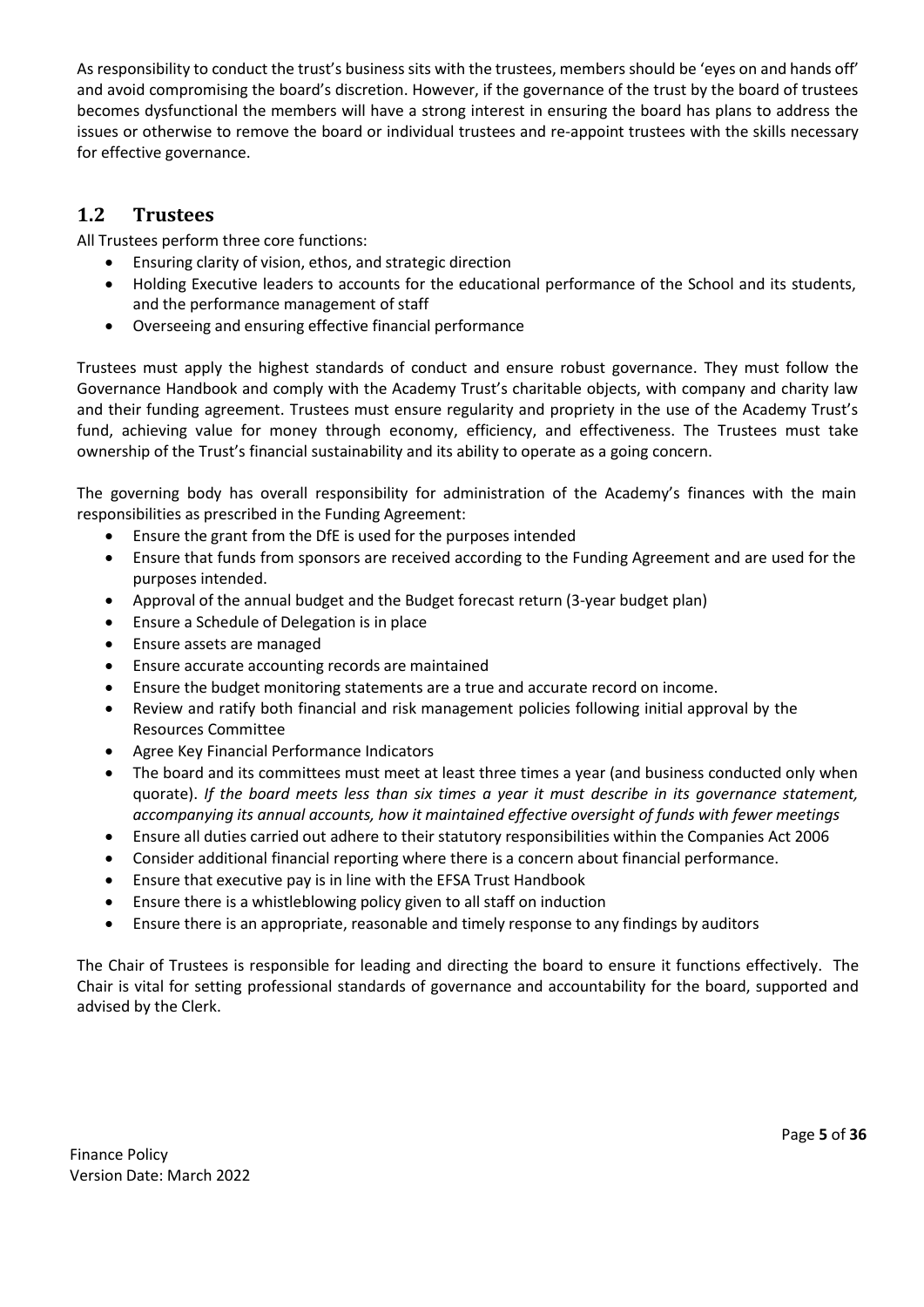#### <span id="page-5-0"></span>**1.3 The Resources Committee**

The Resources Committee must direct the Trust's programme of internal scrutiny and report to the Board on the adequacy of the Trust's financial and other controls and management of risks.

Employees of the Trust should not participate as members when audit matters are discussed in the Resources Committee meeting, but the Accounting Officer and Chief Financial Officer should participate by providing information and joining in discussions. The Chair of Trustees should not be Chair of the Resources Committee.

In operating the Resources Committee, they must:

- comply with the Academies Trust Handbook
- attend three times a year
- have written terms of reference describing its remit
- agree and direct a programme of work annually to deliver internal scrutiny throughout the year that provides assurance to the board that its financial and non-financial controls and risk management procedures are operating effectively
- review the risk register to inform the programme of work, ensuring checks are modified as appropriate each year
- agree who will perform the work
- consider the quality of reports at each meeting from those carrying out the programme of work
- consider progressing in addressing recommendations
- consider outputs from other assurance activities by third parties including the ESFA financial management and governance reviews, funding audits, and investigations
- Provide advice to the Board on the risk register, reporting on the adequacy of the Trust's internal control framework, including financial and non-financial controls and management of risks.
- To have oversight of information submitted to the ESFA and DfE regarding pupil numbers and funding claims(for both revenue and capital) to ensure it is accurate and in compliance with funding criteria
- Have access to the External Auditor and review their plan, annual report and accounts assessing their effectiveness and resources to providing an annual report to the board of the committees' conclusions on whether the External Auditors should be reappointed, dismissed or retendered. To achieve this consideration must be given to the following:
	- The auditor's sector expertise
	- Their understanding of the School and its activities
	- Whether issues were raised on a timely basis at the appropriate level
	- Quality of the auditor's comments and recommendations on key areas
	- Personal authority, knowledge and integrity of the audit partners and their staff to robustly challenge the School's Managers
	- The Auditors use of technology
- Have a nominated Trustee in the whistleblowing policy to whom staff can report concerns directly
- As the Resources Committee deals with audit matters, staff may be members but do not participate as members when audit matters are discussed; they may remain in attendance to provide information and participate in discussions. Currently only the Headteacher is a member of the Resources Committee.

# <span id="page-5-1"></span>**1.4 The Headteacher (Accounting Officer)**

The Headteacher has overall executive responsibility for EMS andmust be an employee of the school.

The Headteacher isresponsible for fulfilling the duties of the Accounting Officer in accordance with the Academies Trust Handbook. They must adhere to 'The 7 principles of public life'. They must be able to assure parliament,and the public, of high standards of probity in the management of public funds, particularly regularity, propriety,and value for money.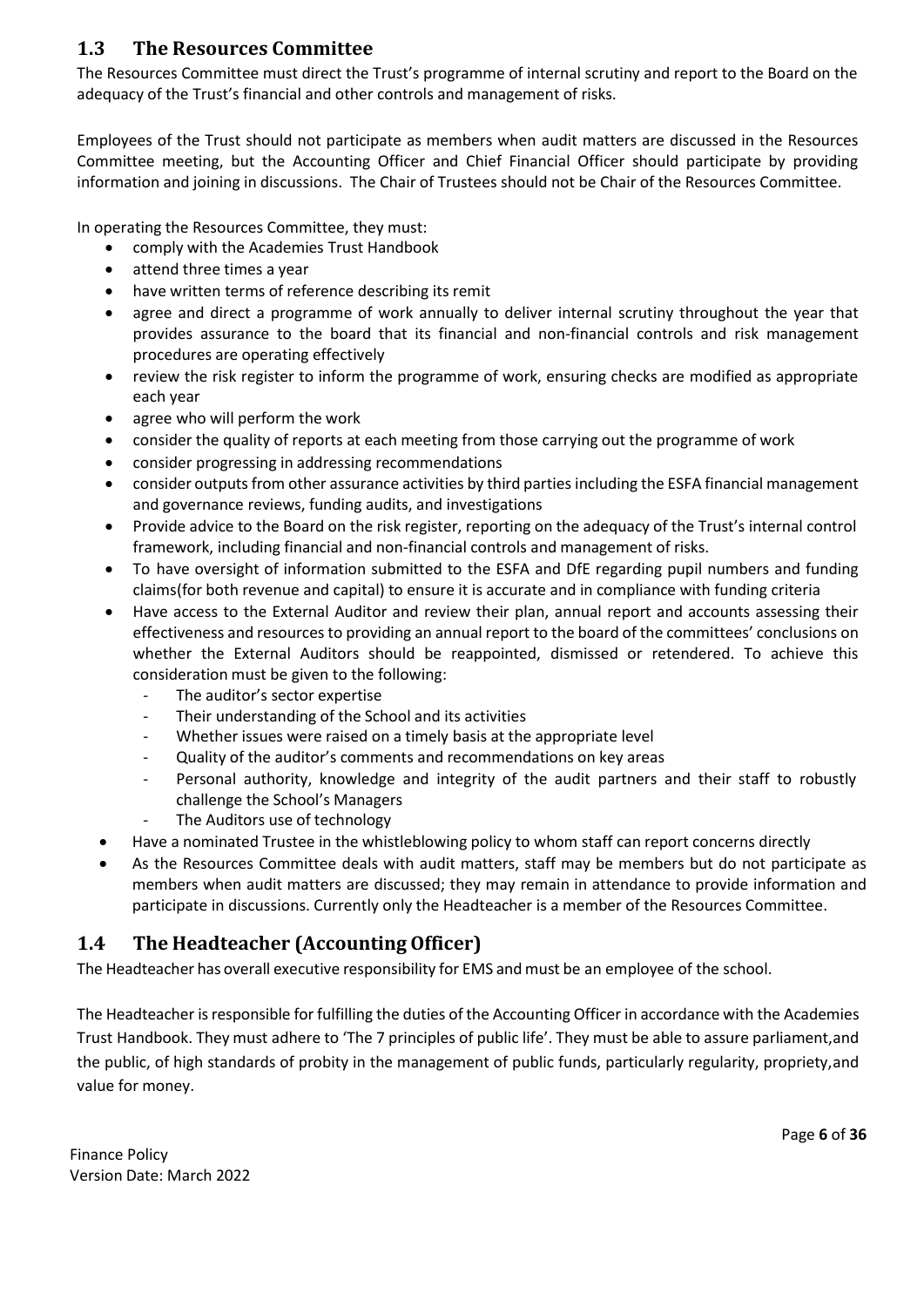The Accounting Officer who is personally responsible to the governing body for:

- ensuring the Academy Trust's property and assets are under the Trustees' control, and measures exist to prevent losses or misuse
- Ensuring bank accounts, financial systems and financial records are operated by more than one person
- Keeping full and accurate accounting records to support their annual accounts
- Signing a statement of regularity, propriety, and compliance to assure the Board that there iscompliance with the funding agreement and handbook
- Advising the Board in writing if action it is considering is incompatible with the articles, funding agreement or handbook.
- Immediately writing to the ESFA Accounting Officer where they consider the Board is proceeding inbreach of the articles, the funding agreement, or Trust Handbook

The Accounting Officer has the duty to take appropriate action if the governing body or Chair is contemplatinga course of action, which he or she considers an infringement of propriety or regularity.

# <span id="page-6-0"></span>**1.5 The School Business Manager (Chief Financial Officer)**

The Chief Financial Officer role is embedded within the School Business Manager role at EMS. Therefore, the School Business Manager post is appointed/approved by the board as this role plays both a technical and strategic role. The CFO has delegated responsibility for EMS's financial procedures and therefore must be appropriately qualified/experienced employee of the school.

The School Business Manager is responsible for:

- The day-to-day management of financial issues
- The management of academy's financial position
- The maintenance of effective systems of internal control
- Ensuring that the annual accounts are properly presented and adequately supported by the underlying financial records of the Academy
- Communication with the auditors
- Preparation and analysis of management accounts
- Setting and monitoring the budget
- Medium term financial planning
- Ensuring the maintenance of the school's accounting records
- Reviewing and authorising monthly payroll information
- Making purchases in accordance with the principles of 'best value'
- Ensuring statutory returns are submitted to the DfE within their reporting deadlines
- When reviewing and sourcing suppliers first check the lists of 'deals for schools'
- Ensuring they continue to undertake professional development

# <span id="page-6-1"></span>**1.6 Clerk to the Board (Governance Professional)**

The Academy is expected to have a knowledgeable Clerk to the Board who acts as an essential part of their tool kit. The Clerk to the Board cannot be a Trustee or Headteacher of the school. The Clerk to the Board provides:

- Administrative and organisational support
- Guidance to ensure the board works in compliance with the appropriate legal and regulatory framework, and understands the potential consequences of non-compliance
- Advice on procedural matters relating to the operation of the Board.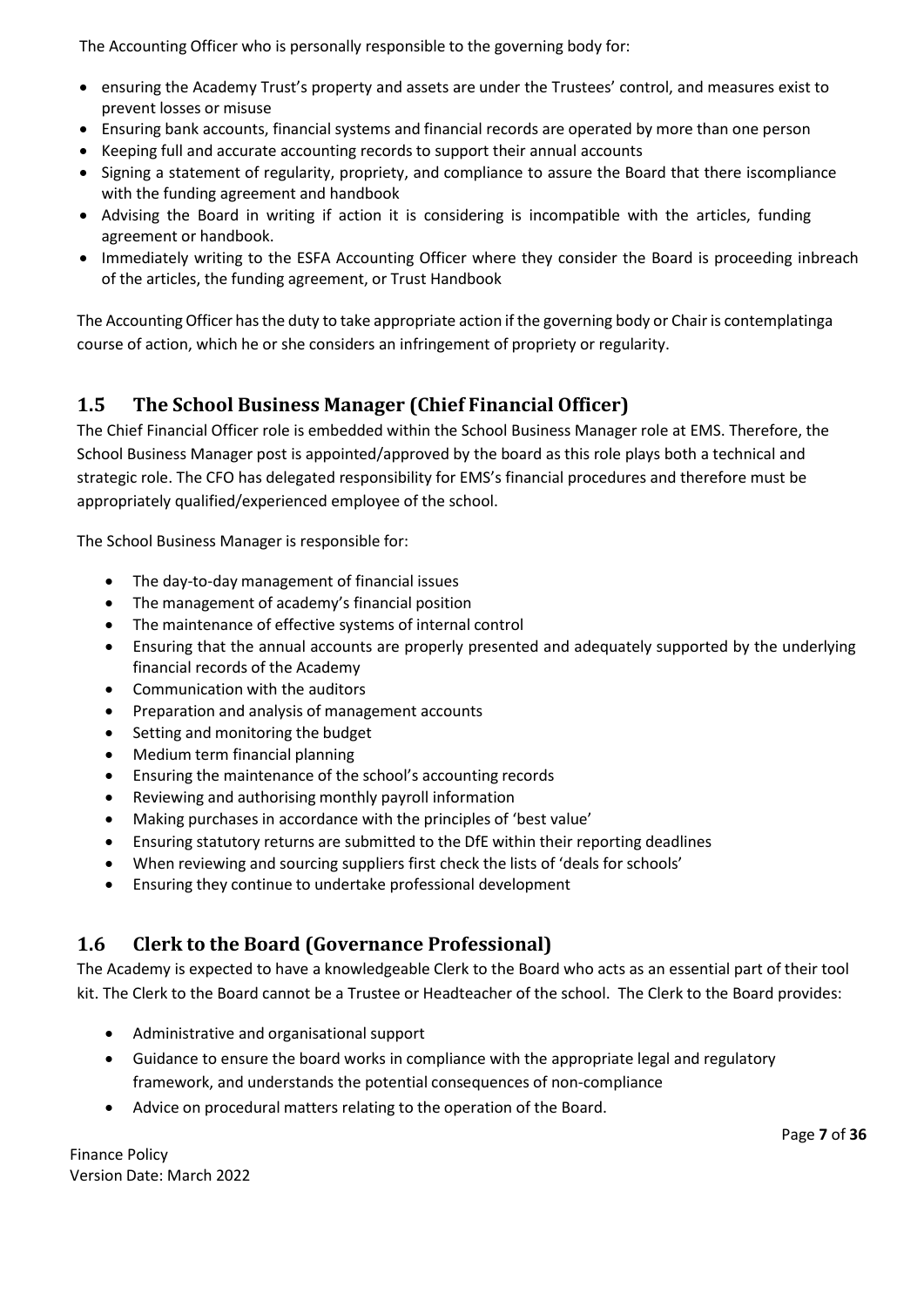## <span id="page-7-0"></span>**1.7 Finance Staff**

Finance staff have delegated financial responsibility as detailed in their Job descriptions aligned with continuing professional development. Where applicable, these comply with the guidance in the Academies Trust Handbook.

#### <span id="page-7-1"></span>**1.8 Other Staff**

All staff are responsible for the security of Academy property in their care, for avoiding loss or damage, for ensuring economy and efficiency in the use of resources and conformity with the requirements of the Academy's financial procedures. Where property is used outside the premises, a register is kept of the equipment in use and the staff responsible.

#### <span id="page-7-2"></span>**1.9 Register of Interests**

A conflict of interest is any situation in which a trustee's personal interests or loyalties could, or could be seen to, prevent the trustee from making a decision only in the best interests of the School. It is important for anyone involved in spending public money to demonstrate that they do not benefit personally from the decisions they make. To avoid any misunderstanding that might arise all Members, Trustees, and staff with significant financialor spending powers are required to declare any financial interests they have in companies and/or individuals from whom EMS may purchase goods or services. The register is open to public inspection; a copy of the register is available on the School website. The register is held by the Clerk to Trustees. In any of these circumstances' EMSwill not pay more than 'cost' price for goods or services provided by anyone listed in the Register of Interests.

Exeter College and Exeter University as sponsors of the school should provide their services 'at cost' and not make profit out of any contract, service, or sale they make to the school.

The register should include all business interests such as directorships, shareholdings and/or other appointments of influence within a business or organisation which may have dealings with the Trust or individual academy. The disclosures should also include business interests of relatives such as a parent or spouse or business partner where influence could be exerted over a member, Trustee, or member of the Senior Leadership Team by that person. The Clerk to Trustees updates the register formally once a year, however, all members, Trustees or member of the Senior Leadership Team are expected to update the Clerk to Trustee with any changes during the yeartoensure the register is up to date.

The existence of a register of business interests does not, of course, detract from the duties of the School and its staff to declare interests whenever they are relevant to matters being discussed by the School or constituted committee. Where an interest has been declared, Members, Trustees and Senior Leadership Staff should withdraw from that part of any committee or other meeting.

#### <span id="page-7-3"></span>**1.10 Related Party Transactions**

The Financial Regulation Standards (FRS102) states that Related Parties involve any 'persons' or entities (Businesses/Organisations) with control or joint control, significant influence or is a member of the key management personnel over EMS. The term 'persons' is extended to include close family members. A close family member will be considered and declared based on the substance of the relationship not solely the legal relationship. EMS is not part of a joint venture, or group. Other conditions that apply include 'persons' at an entity who provides key management personnel services to EMS.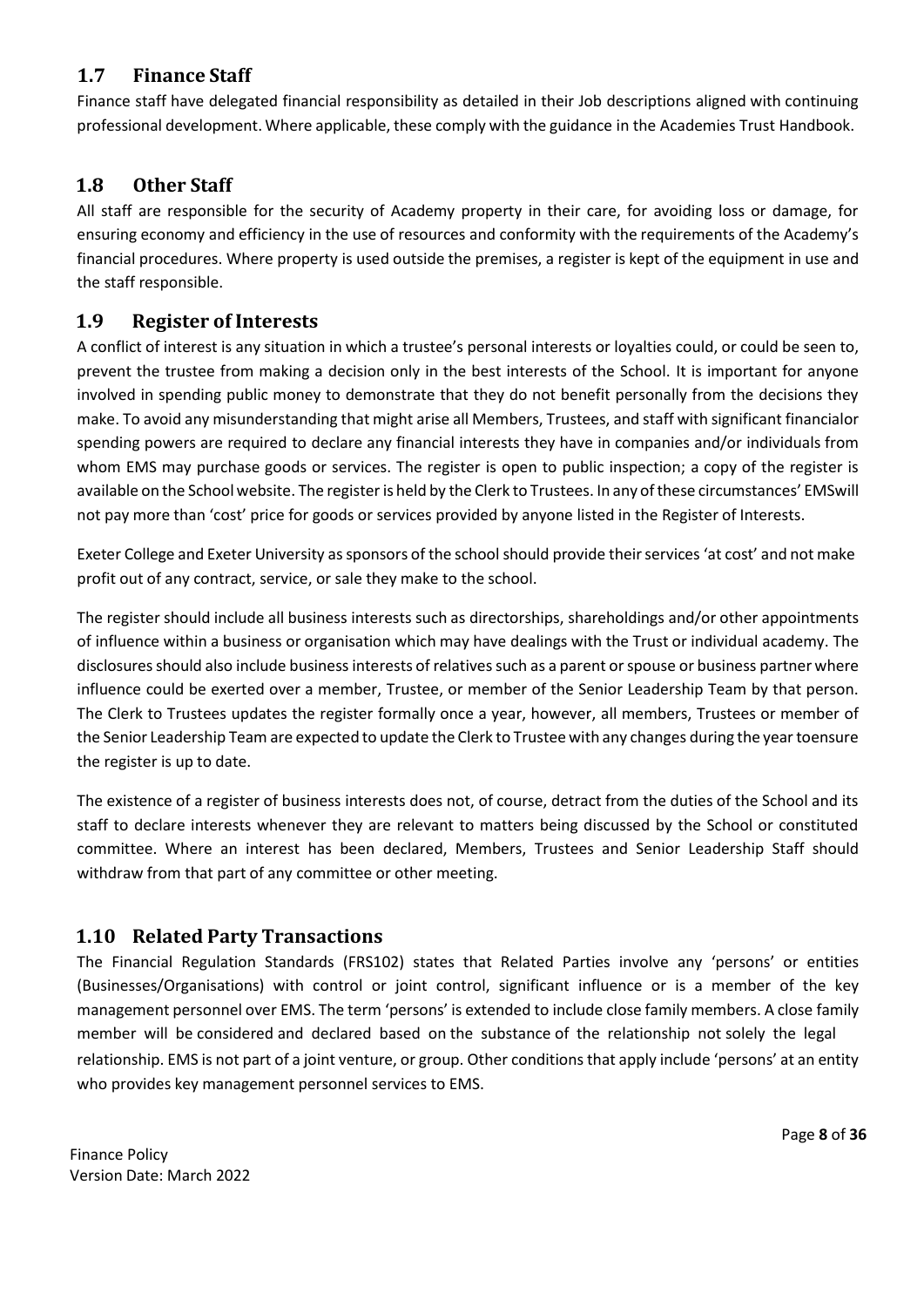The members, Trustees and senior employees must also declare any interests of any related 'persons' or entity,for example, a parent, spouse, child, civil partner or business partner where that person could exert influence over them. In deciding whether the aforementioned can exert influence the member, Trustee or senioremployee needs to know whether they or any related persons have control over a company, or have 20% votingpower in a company, or is a business partner in their own company, or is a close member of the family or same household who could influence the member, Trustee or senior employee due to the closeness of their relationship.

The School Business Manager must report all transactions with related parties to the Education and Skills Funding Agency (ESFA) in advance of the transaction taking place. The School Business Manager must seek approval from the ESFA where the proposed contract or agreement with a related party exceeds £20,000, or where the proposed contract or agreement of any value means the total value of contracts or agreements with the same related party exceeds £20,000 in a financial year.

# <span id="page-8-0"></span>**1.11 Novel Contentious and/or repercussive transactions**

The School Business Manager, Accounting Officer and Chair of Trustee's must consider any novel (no prior experience), contentious (led to criticism from parliament, public or media) and/or repercussive (may result in other trusts adopting a similar approach resulting in wider financial implications) transactions before seeking approval from the ESFA.

# <span id="page-8-1"></span>**2.0 Accounting System**

All financial transactions must be recorded on the Access accounting package**.** Access rights within the Academy's accounting package are defined for each user with a unique ID and password.

- All financial transactions relating to the Academy's budget must be recorded using the accounting package. There must be a clear audit trail for all financial transactions from the original documentation to accounting records. Finance records must be stored for 7 years in accordance with the Companies Act.
- Only authorised staff will be permitted access to the accounting records, which should be securely retained when not in use.
- Authorisation and supervisory controls should be adequate to ensure transactions are properly recorded or that errors are identified.
- All records should be protected against unauthorised modifications, destruction, disclosure or loss whether by accident or intention.

#### <span id="page-8-2"></span>**2.1 Transaction Processing**

Authorisation procedures have been implemented considering that EMS is a small school with a School Business Manager and a Finance Officer. The schedule of delegation and transaction processing procedure has been agreed by the external auditors and is reviewed annually or when there is a change in the Trust management or organisational structure.

All transactions processed in the accounting system must be authorised in accordance with the Schedule of Delegation.

EMS operates a purchase order system to ensure the school is aware of all the commitments it has made. An electronic order detailing the items and cost of items must be completed, authorised by the Headteacher before any goods and services are purchased in accordance with the Schedule of Delegation.

The purchase of small incidental items and any exception to this must be agreed by the Headteacher.

Page **9** of **36**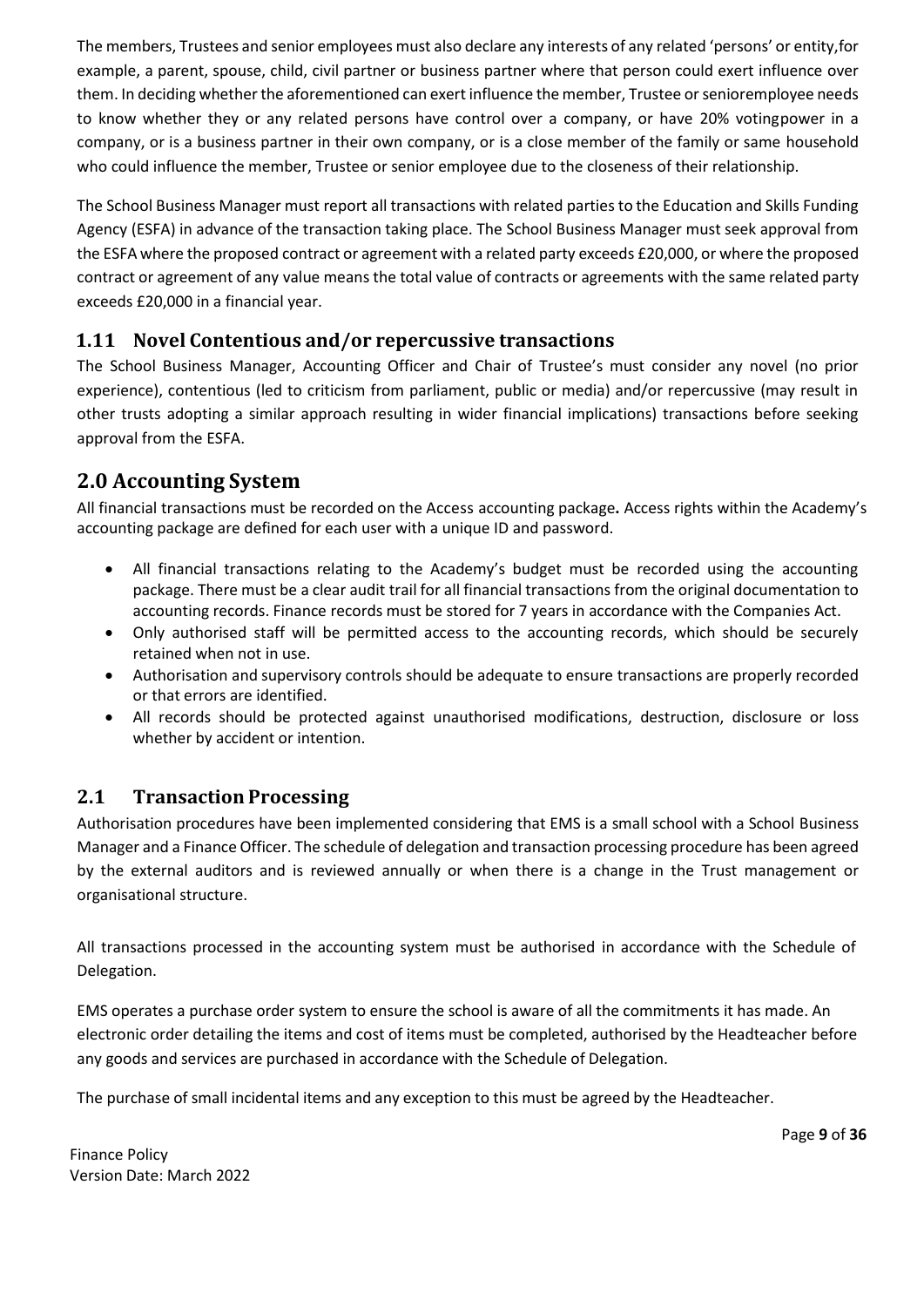The school's funds must not be used for the purchase of alcohol for consumption.

Bank Transactions are prepared by the Finance Officer, checked, and signed by the School Business Manager monthly.

The financial statements and reports are prepared under the Accruals Basis of accounting which requires that income and expenses over £1000 must be recognised in the accounting periods to which they relate rather than on a cash basis.

#### **Transaction reports and Reconciliations**

The School Business Manager will be responsible for ensuring the following reconciliations are performed each month, and that any reconciling or balancing amounts are cleared:

- Bank reconciliation
- Credit card reconciliation
- Petty cash reconciliation
- Payroll control account
- VAT control account
- Any other balance sheet reconciliations required

The School Business Manager carries out quarterly reconciliations in respect of the sales, purchase, payroll, suspense and nominal ledgers, posting and recording journals as required.

#### <span id="page-9-0"></span>**2.2 Fraud, Theft and Irregularity including cybercrime**

As directed in the Academies Trust Handbook; EMS must be aware of the risk of fraud, theft and irregularity and put in place proportionate controls. The school must take appropriate action where fraud, theft or irregularityis suspected. The ESFA publish information on how to reduce fraud which needs to be considered as part of the risk management approach.

Headteacher must report to the Resource Committee any instance of fraud, regardless of value.

The Headteacher must also inform the ESFA and the Board of Trustees immediately of any instances of fraud or theft exceeding £5000 individually, or £5000 cumulatively in any financial year. Unusual or systematic fraud, regardless of value, must also be reported as directed within the ESFA Trust Handbook stating the following:

- full details of the event(s) with dates
- the financial value of the loss
- measures taken to prevent recurrence
- whether it was referred to the police (and if not why)
- whether insurance or the RPA have offset any loss

Staff who have concerns should refer to the whistle blowing policy in the first instance.

EMS must also be aware of the risk of cybercrime, put in place proportionate controls and take appropriate action where a cyber security incident has occurred. EMS will obtain permission from ESFA to pay any cyber ransom demands.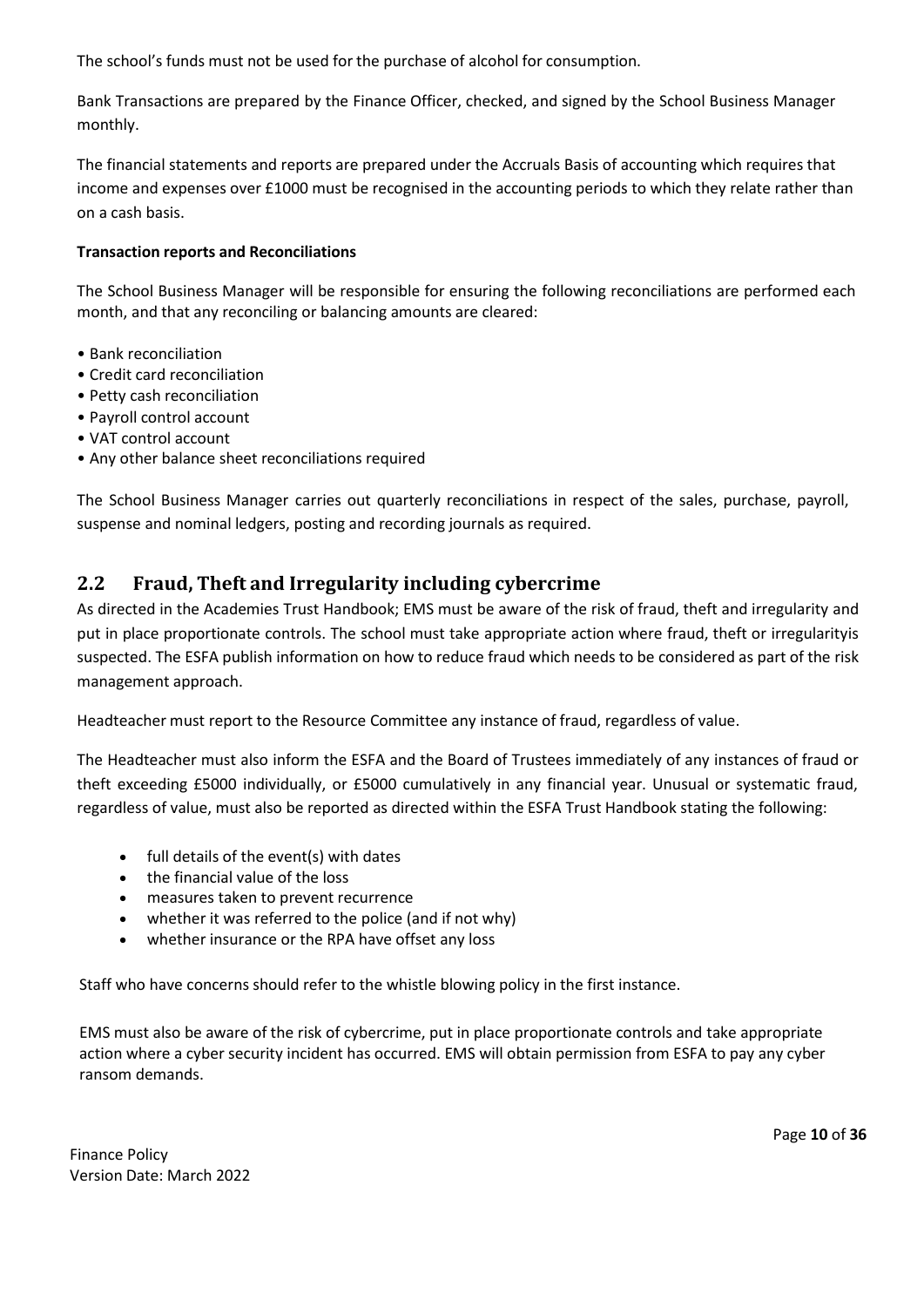# <span id="page-10-0"></span>**3.0 Financial Planning**

EMS will prepare both medium term and short-term financial plans. The medium-term financial plan is prepared as part of the School Development Plan planning process. The School Development Plan indicates how educational and other objectives are to be achieved using the expected level of resources over a three-year period. Due regard will be given to the matters included within the guidance to academies and any annual guidance issued by the DfE. The School Development Plan provides the framework for the annual budget.

# <span id="page-10-1"></span>**3.1 Annual Budget**

The annual budget will reflect the best use of resources available to EMS for the forthcoming year and will detail how those resources will be utilised.

The annual budget planning process will incorporate the following elements: -

- Forecasts of likely pupil numbers to estimate the amount of DfE grant receivable and review these termly thereafter
- Review of other income sources
- Identification of efficiency and budget containment actions
- Annual review of expenditure headings to reflect known changes
- Lessons learnt from previous years

The School Business Manager in conjunction with the Accounting Officer is responsible for preparing and obtaining approval for the annual budget. The budget must be reviewed and approved by the Resources Committee and the Full Governing Body must minute its approval of a balanced budget, which can draw on unspent funds brought forward from previous years.

The draft budget should be presented to the Head teacher, the Resources Committee and full governing body together with a supporting report highlighting assumptions and hierarchy of priorities for approval. Once the draft budget is agreed this should be communicated to all responsible budget holders to ensure they are aware of the overall budgetary constraints.

The approved budget must be submitted to the DfE each year by the deadline set by DfE and the School Business Manager is responsible for establishing a timetable, which allows enough time for the approval process and ensures the submission date is met.

#### <span id="page-10-2"></span>**3.2 Medium Term Financial Planning**

The medium-term financial plan is prepared, in conjunction with the annual budget, in order to show how the school's objectives are going to be achieved within the expected funding agreement within the next 5 years. This plan should be linked to the School Development Plan and reviewed at a minimum annually, in line with guidance published by the ESFA.

# <span id="page-10-3"></span>**3.3 Internal Budget Monitoring**

The School Business Manager will generate the following monthly reports:

• income and expenditure

Finance Policy Version Date: March 2022 Page **11** of **36**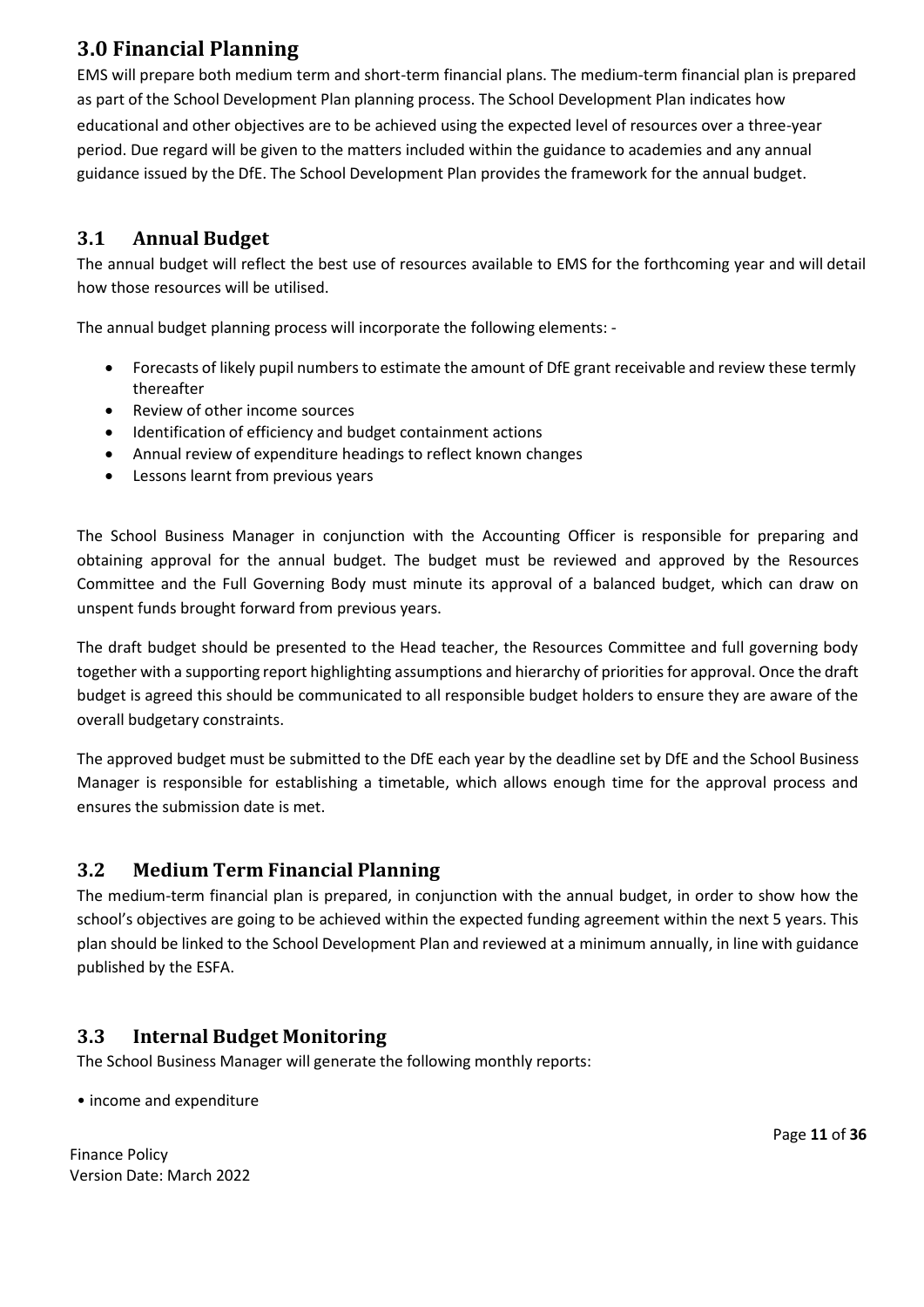- Balance sheet
- Cashflow forecast
- Other reports as required

Once the monthly reports have been compiled the School Business Manager and Headteacher meet to review the financial performance and position of the academy in accordance with the Accounting Officer Finance meeting schedule noting any actions and then sign the reports. The Headteacher will meet with the Chair of Trustees monthly to share these reports and once agreed the Chair of Trustees signs them and they are shared with the other Trustees via the Trustee portal. The latest management reports are prepared and discussed at the Resources Committee.

The monthly reporting process is effective in highlighting variances in the budget so that appropriate action can be taken in a timely fashion to correct any significant over or under spending and plans formulated in this regard for consideration at Resources Committee.

The Resources Committee will direct the School Business Manager as to the quantity and detail of financial information presented to the Committee to ensure that what is provided remains appropriate, particularly in terms of its timing, level of detail and narrative.

#### <span id="page-11-0"></span>**3.4 External Budget Reporting**

#### <span id="page-11-1"></span>**3.41 Budget Forecast Returns**

The Annual Budget is based on an accounting period running from  $1^{\text{st}}$  September to 31 $^{\text{st}}$  August.

The School Business Manager is required to prepare the Budget Forecast Return Outturn (BFRO) for the current accounting period every May. The School Business Manager will prepare and submit an approved 3-year Budget Forecast Return (BFR) in July. The BFR must be approved by the Trustees before submission to the ESFA.

#### <span id="page-11-2"></span>**3.42 Annual Accounts**

As a Charitable company EMS must comply with company law as set out in the Companies Act 2006. This includes a requirement to prepare a Trustees' report and financial statement (annual accounts) and for these to be independently audited by a registered auditor. Financial Statements should be prepared on the accruals basis to 31st August each year. They include:

- Incoming resources from all sources receivable in the period
- Resources expended on all activities within the period
- All assets and liabilities of the Academy at the balance sheet date
- All cash received and expended within the period
- Notes to the accounts

For 2021-22, Bishop Fleming have been retained as External Auditorsfor EMS to perform the Financial Audit, produce the Financial Statement and Trustees Report, and the Annual Accounts Return. This service is retendered every five years in accordance with the Academies Trust Handbook.

The Financial Statement and Trustees Report will be produced by our External Auditors and must be submittedby the School Business Manager to the ESFA by 31st December each year.

The Annual Accounts Return must be submitted by the External Auditors to the ESFA annually in January.

Page **12** of **36**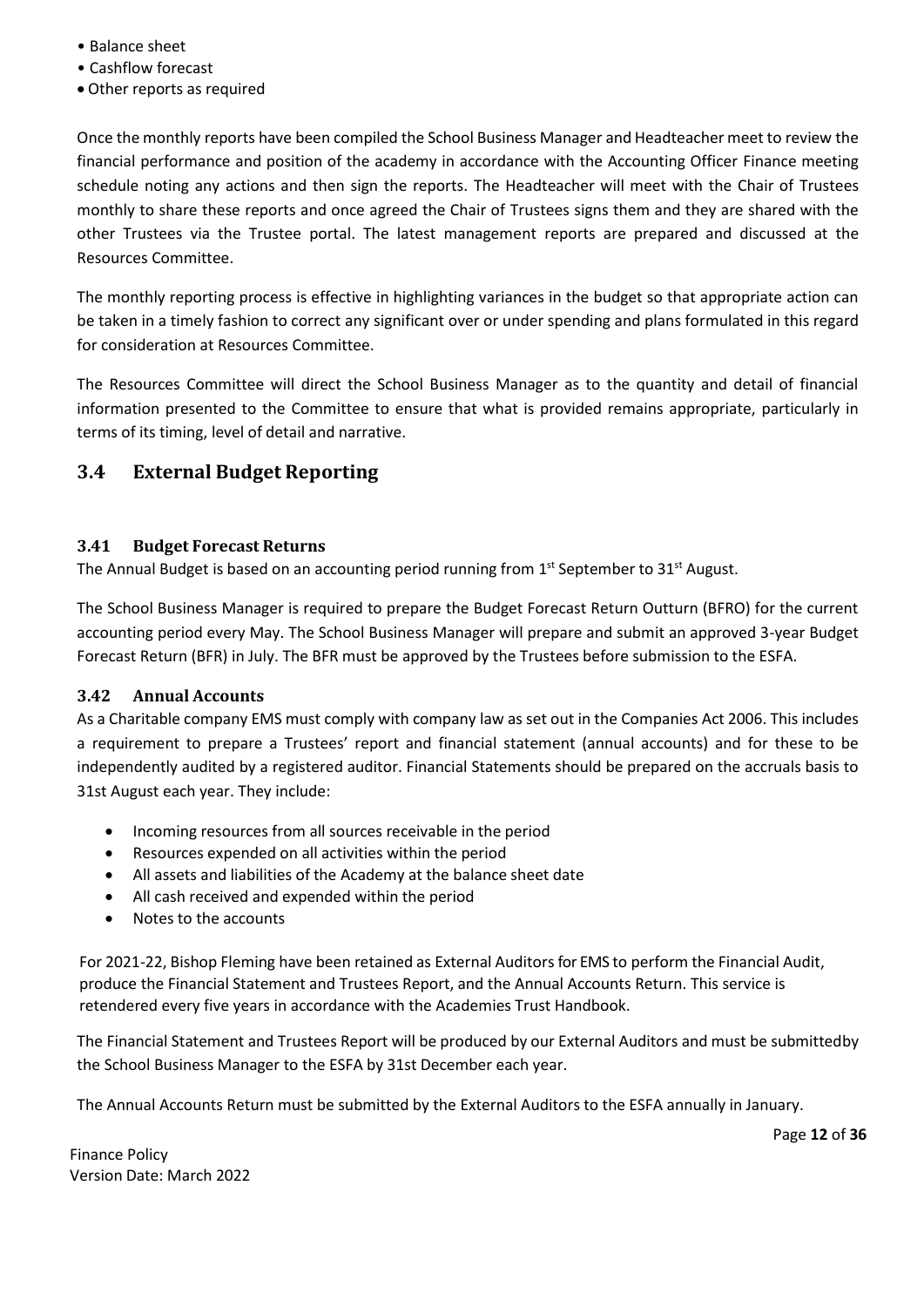#### <span id="page-12-0"></span>**3.43 Reserves Policy**

The policy of the Trustees is to maintain a level of reserves that will be adequate to ensure the stability of the Academy's organisational operations, to protect it so that it can adjust quickly to financial circumstances, such as large unbudgeted expenditure, cyclical maintenance and working capital.

The level of reserves will be determined by governors annually and can fluctuate depending on operational needs. The trustees aim to ensure that the Academy's income is spent on maximising provision for students and outreach and will only hold in reserve that which is necessary to adequately cover known risks, unforeseen emergencies and be a suitable amount to ensure the Academy is protected from insolvency or serious endangerment to their core purpose in advancing education within the United Kingdom.

The Trustees have determined that the Academy should aim to hold a minimum of £250,000 but not more than £600,000 in reserve. This level of reserves is set to ensure that the Academy is able to fulfil its core vision and is protected from current risks:

- The Academy is in receipt of annual philanthropic donations which have enabled it to employ additional staff to support outreach work and enhance the school curriculum, should these donations stop, the reserves will provide time to either manage a reduction in staff levels or seek an additional income stream
- The Academy completes a significant amount of outreach which is linked to grant funding. Should these grants end, the reserves will provide time to either manage a reduction in staff levels or seek additional income streams
- The Academy is planning to increase boarding student numbers. The bursary fund provided to support these students is based on lagged funding which will need to be subsidised during the period of growth
- The Academy is seeking to expand in size. Lagged funding during this period of growth in student numbers will mean that reserves are needed to meet the increased costs.
- The Academy will be completing building works to enable it to expand. Additional unforeseen costs associated with this work are likely and therefore reserves are needed to ensure the project can be completed whilst remaining solvent

#### <span id="page-12-1"></span>**3.44 School Resource Management Self-Assessment Tool**

The school must complete the School Resource Management Self-Assessment Tool (SRMSAT). This is prepared and submitted by the School Business Manager and reviewed by the Headteacher and scrutinised by the Resources Committee.

# <span id="page-12-2"></span>**4.0 Payroll**

The governing body have approved a personnel establishment for EMS. Changes can only be made to this establishment with the express approval in the first instance to the Resources Committee who must ensure that adequate budgetary provision exists for any establishment changes.

The Head Teacher has the authority to appoint staff within the authorised establishment. The Exeter College HR Department are retained on a service level agreement and will maintain personnel files for all members of staff, which include contracts of employment. All personnel changes must be notified, in writing, to the School Business Manager to enable robust budget monitoring of the salary's budgets.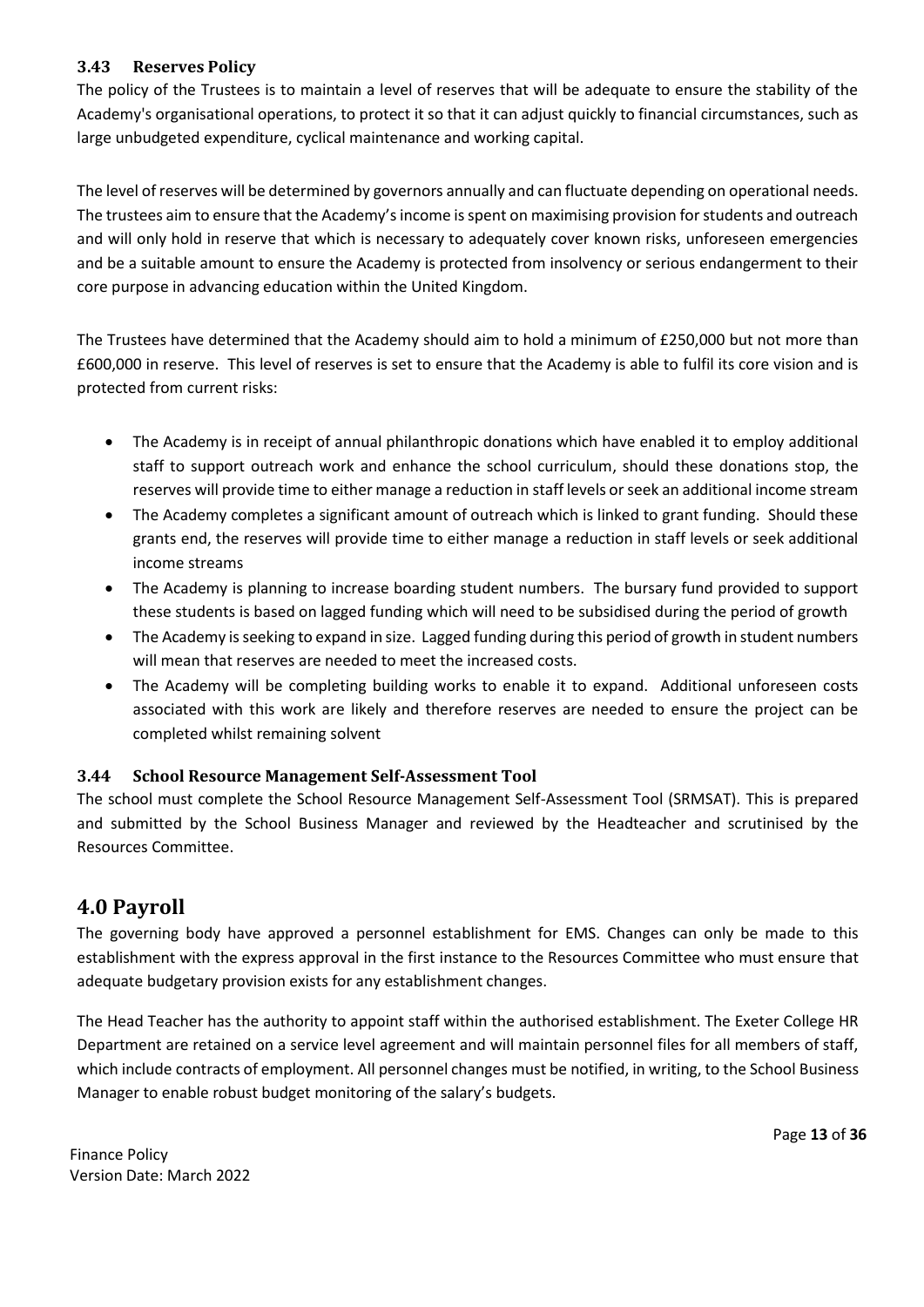All Payroll transactions relating to EMS staff permanent or casual (non-agency) will be processed through thepayroll system. Bishop Fleming are currently the providers of the payroll service. Payments for employment are made via BACS once authorised by the School Business Manager and HR representative and will not be made to staff through any other mechanism.

Every payroll run is checked by the HR Department at Exeter College and eachmonth the School Business Manager randomly cross checks a sample of staff pay to check their previous months'pay has not changed to the current month. The School Business Manager will reconcile the payroll files and schedules to the bank account. The School Business Manager will post reconciled monthly payment transaction details to the computerised accounting system and reconcile to the budget.

All personnel information is scanned and saved electronically, and any remaining paper copies shall be stored in a lockable cabinet. Only the Head Teacher, HR Department and School Business Manager will have access to staff files, but individuals can request to see their own files in line with data protection policies.

The HR Department is responsible for keeping the staff personnel database and Single Central Record up to date.

#### <span id="page-13-0"></span>**4.1 Monitoring of the salaries /budgets**

The School Business Manager undertakes a monthly reconciliation of individual staff payroll costs between current month and budget advising the Head teacher of any variance.

The School Business Manager reconciles staff salary costs against the contract of employment annually and when a staff contract change has been implemented.

The Director of Outreach and Exams Officer and line managers record and monitor and sign off timesheets for Workers and chase to ensure payments are made within the accounting period.

#### <span id="page-13-1"></span>**4.2 Publication of pay**

Where an employee paid more than £100,000 the extract in the disclosed financial statements will be published on the school website.

Were the school staff to exceed 250 the gender pay gap will be published on the school and government website in line with the Equality Act (2010) and Specific Duties and Public Authorities Regulations (2017).

# <span id="page-13-2"></span>**5.0 Purchasing**

The school's aim isto achieve best value for money for all its purchases ensuring that services are delivered in the most economical, efficient, and effective way, within available resources. Validation of performance should be achieved wherever practicable. The Schedule of Delegation is applied to each purchase to establish the method by which goods and services are obtained e.g., order form, Tender etc.

All goods and services purchased are for the sole use of the school and not the private use of Trustees and staff.

The purchase order system plus the authorisation procedure ensures that there is a clear segregation of duties within the small finance team.

Exeter College IT department is retained by EMS on a service level agreement. Any purchases made on behalf of EMS must follow the school order system and purchasing procedures as identified in the Schedule of Delegation.

The Headteacher, School Business Manager, Assistant Headteacher, Lead Pastoral Accommodation Tutor,

Page **14** of **36**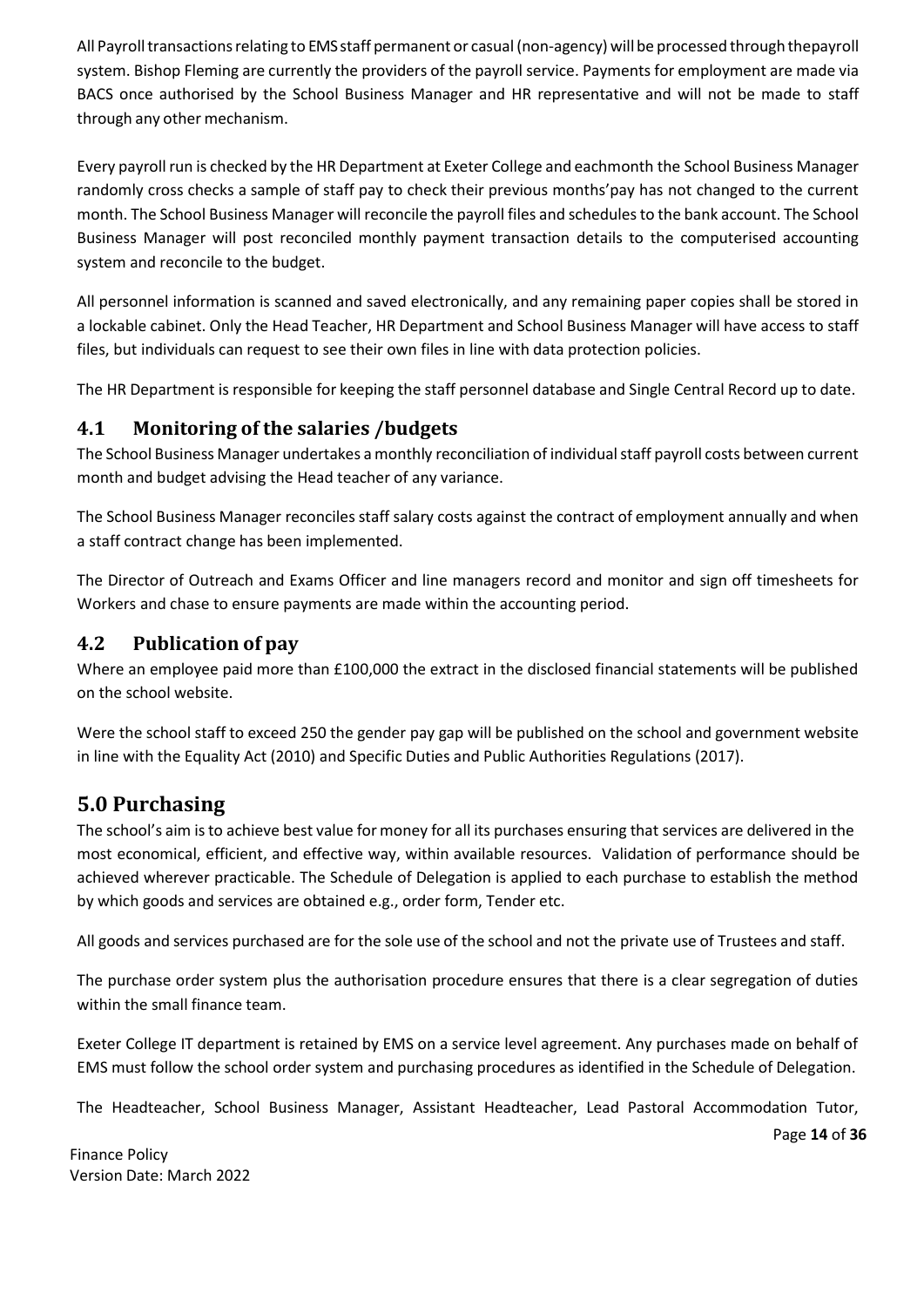Accommodation Staff and Director of Outreach hold Credit cards. Purchase orders are required for all purchases except for the weekly food purchased for accommodation.

Each member of staff holding a credit card is responsible for submitting a VAT receipt for each purchase made to the Finance Officer within one week of purchase.

A fuel card is held for purchasing fuel for the use of the school car. A VAT receipt should be obtained with each fuel purchase and submitted to the Finance team within one week of purchase.

#### <span id="page-14-0"></span>**5.1 Staff expenses**

Activities that will incur staff travel etc. expenses should be preauthorised by the Headteacher who approves all purchase orders. Staff should ensure they submit their staff expenses within one calendar month and attach all relevant receipts and authorisation.

#### <span id="page-14-1"></span>**5.2 Orders for Goods and services**

Orders will be raised with a Purchase Order Form except for utilities, rates, accommodation food and petty cash to be signed by a relevant budget holder, checked by the Finance Officer and approved by the Headteacher.

As set down in the Competitive Tendering Policy and in the Schedule of Delegation when the value of an order is over £1,500 but below £3,000 the order must be accompanied by 2 competitive quotes. For orders valuing £3000 to £10,000 the order must be accompanied by 3 competitive quotes. A tendering process (commonly a mini competition) should be used for orders valuing £10,000+. Orders will be authorised and raised only if the competitive quotes are present and correct and demonstrate value for money.

EMS purchases services from Exeter College to support EMS students accessing additional A levels and extracurricular activities. At the outset, it was a core part of the school's vision for students to have access to the resources and teaching at Exeter College. Joint SEND, safeguarding, extra-curricular and teaching activities are fundamental to the establishment of EMS as a healthy and vibrant place for students to learn. Furthermore, as the only state-funded post-16 provider within the city of Exeter and the only provider within 10 minutes' walk of EMS, it would not be possible to have this link with another provider. The student services provided by Exeter College, at or below cost, under our service level agreement are therefore not subject to a competitive tendering process.

Telephone/direct verbal ordering will be permitted only in situations where raising an official order is not practicable or there is an emergency and with prior approval from the School Business Manager/ Headteacher. In such cases, a written confirmation order will be raised as soon as possible, normally within 24 hours.

#### <span id="page-14-2"></span>**5.3 Exceptional circumstances**

In exceptional circumstances, there may be the need to purchase urgent goods or services e.g., fixing a major water leak within the building. In those exceptional and emergency circumstances, the process above can be temporarily stalled, if to ensure such urgent issues are rectified immediately.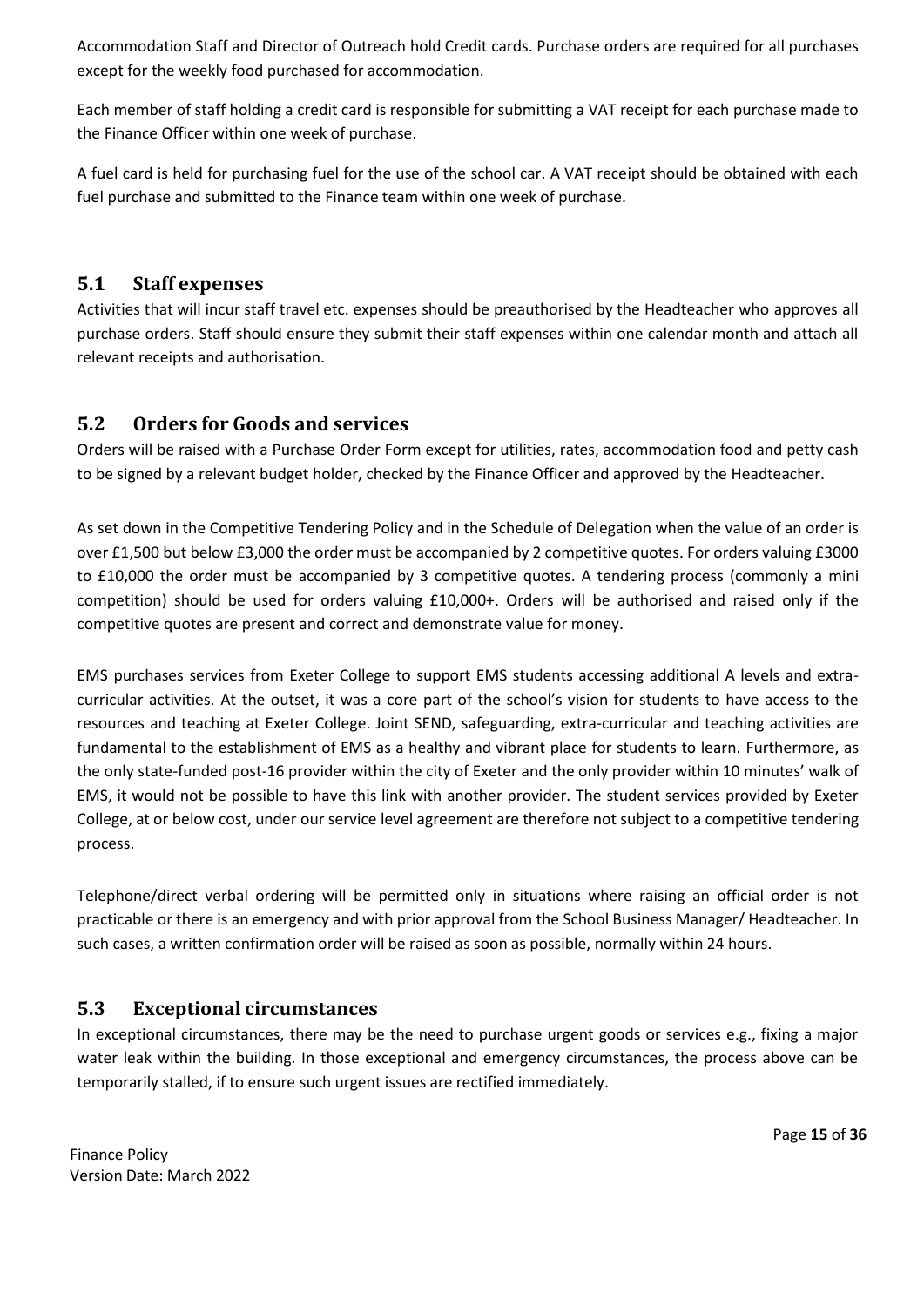The approval of such emergency urgent goods or services request must be approved by either the Head teacher, School Business Manager, or Chair of the Resources Committee.

#### <span id="page-15-0"></span>**5.4 Payment of Accounts**

Invoices will be paid when the budget holder has shown that goods or services have been received and are of the quality expected. Any discrepancies must be notified to the Finance Officer for appropriate action to be taken.

The Finance Officer will ensure that: BACS payments receive the required authorisation: cheques are sentout with the required numbers of signature(s) and that all controlled stationery is stored in a locked cupboard. Petty cash is only used for small purchases and a VAT receipt is received for each purchase.

All cheques and cash are to be stored in the secure storage and the keys held within a locked cabinet.

Suppliers should be paid within their set payment terms with consideration given to school closures in holiday periods.

# <span id="page-15-1"></span>**6.0 Income**

Official, pre-numbered receipts will be issued for all cash and cheques received. All cash and cheques must be held in secure storage in the Finance Office prior to banking. Banking will take place every week if required or more frequently if the sum exceeds the limit covered by the school insurance policy. Two members ofstaff should be present when cash is counted, and large amounts of cash received. The staffshould countersign the documents to confirm that the process has taken place under dual control.

The Finance Officer is responsible for preparing reconciliations between sums collected, the sums deposited at the bank and the sums posted to the accounting system. Reconciliations must be prepared promptly in order that these can be reviewed by the School Business Manager.

#### <span id="page-15-2"></span>**6.1 Trips**

A lead teacher must be appointed for each trip to take responsibility for budgeting for the trip. The lead teacher must prepare a record for each student intending to go on the trip showing the amount due. A copy must be given to the Finance Team.

Students are directed to pay any monies due to the Finance Officer who will keep the relevant financial records. A receipt must be issued for all cash and cheques collected and the value of the receipt and the numberof the receipt recorded against the student making the payment.

The Finance Officer will maintain records of up-to-date payments made by students showing the amount paid and the amount outstanding.

#### <span id="page-15-3"></span>**6.2 Lettings**

The policy for lettings of premises is contained in a separate document. The Policy and charges will be reviewed annually and approved by the Resources Committee.

The Finance Team are responsible for raising invoices and for identifying the sums due for each organisation.

The Finance Team will be responsible for chasing outstanding debts, debts will be written off in accordance with

Page **16** of **36**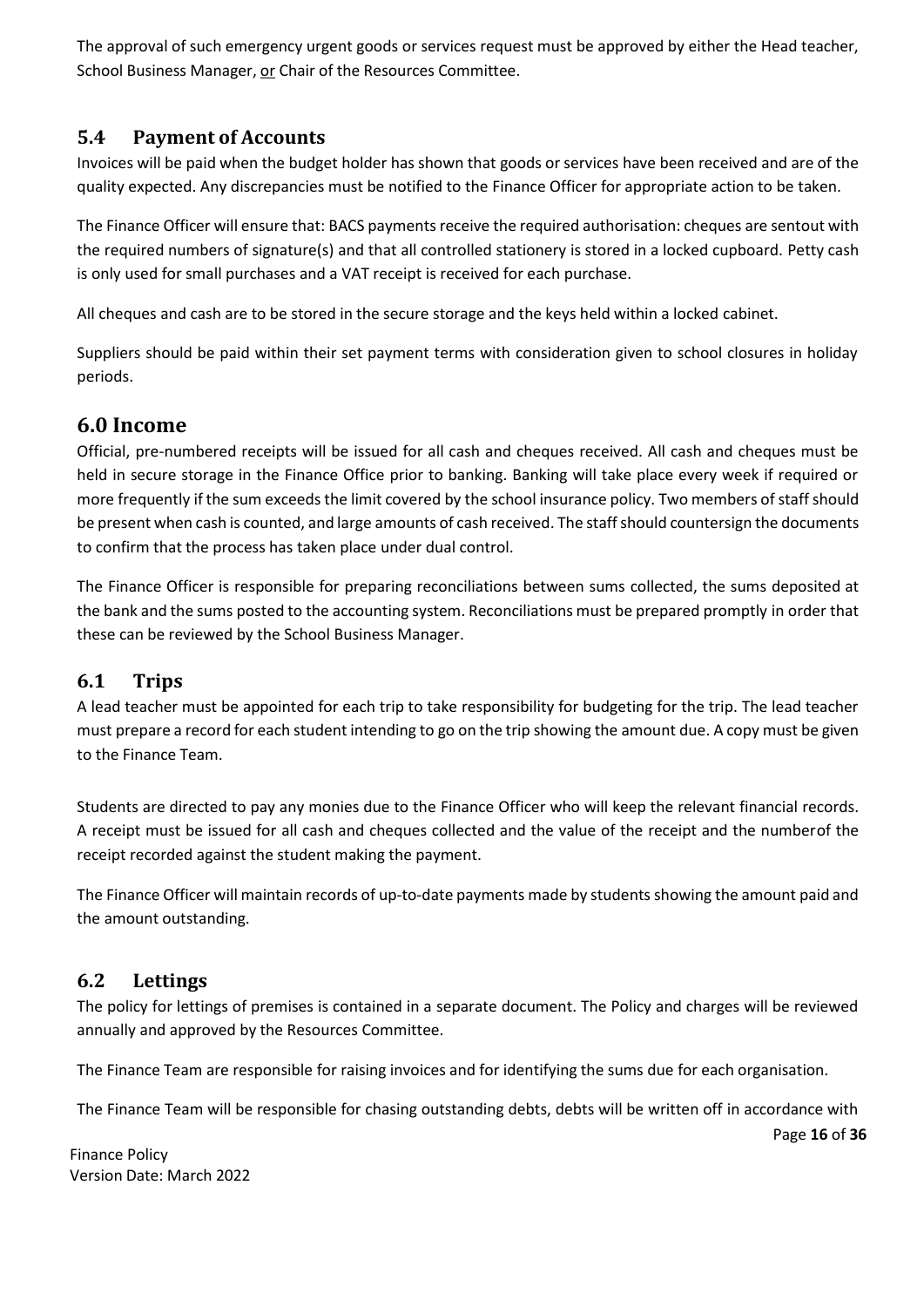the scheme of delegation.

# <span id="page-16-0"></span>**6.3 Gifts and Hospitality**

Care must be taken by Trustees and staff when accepting any hospitality of gifts especially from suppliers/ organisations entering a tender process with EMS.

The general principles of receiving gifts and hospitality are:

- Hospitality should only be accepted if there is a genuine need to represent the school
- Gifts made to EMS (including directly to EMS staff e.g., a gift from a student or parent to a teacher), can be accepted if they are:
	- o Limited in value (under £25)
	- o are not cash or a cash equivalent e.g. gift voucher
	- o are such a nature that public disclosure of the gift would not embarrass EMS
- Gifts made above this amount; should be approved by the Headteacher or School Business Manager, and only be accepted in exceptional circumstances. They should have regard to reasonableness of value, purpose, openness, and identity of the person/organisation providing the gift.

A Register of gifts and hospitality is kept by the School Business Manager and all personnel should inform the School Business Manager of gifts and hospitality received over £25.

Gifts to staff or other persons must be financially reasonable relative to the reason the gift is given. Authorisation must be received from the Head teacher before any gift is purchased through the normal school procurement system.

# <span id="page-16-1"></span>**7.0 Debt Management**

As funded primarily from the ESFA the school has a low debt risk, the main risk arises from the charging for student accommodation and travel passes. Parents are given and agree to a written schedule of payments. The Finance Officer (overseen by the School Business Manager) is responsible for monitoring student accounts, sending reminders and chasing any debts that occur. When deemed appropriate a hold can be placed on any chargeable activities when debts remain unpaid. The Aged Debtors are monitored by the Finance Officer (overseen by the School Business Manager) monthly.

- Debts consisting of a single debt or cumulative, associated debts amounting to under £500 may be written off by the School Business Manager and raised to the Resources Committee
- Debts consisting of a single debt or cumulative, associated debts amounting from £501 to £4999 may be written off only with the approval of the Resources Committee
- Debts consisting of a single debt or cumulative, associated debts amounting above £5000 may be written off only with the approval of the Board of Trustees
- Debts equal to 1% of total EMS annual income or £45,000 (whichever is smaller) per single transaction, OR cumulatively, 5% of total EMS annual income in any one financial year per category of transaction must be submitted to ESFA for approval to be written off.

The following debt recovery policy will be applied:

- If payment has not been received 30 days after invoice a reminder will be sent asking for payment within 7 days with a notice of further (unspecified) action to recover the debt.
- If payment is not forthcoming, a further reminder will be sent. If the debt is over £1500, a notice will be

Page **17** of **36**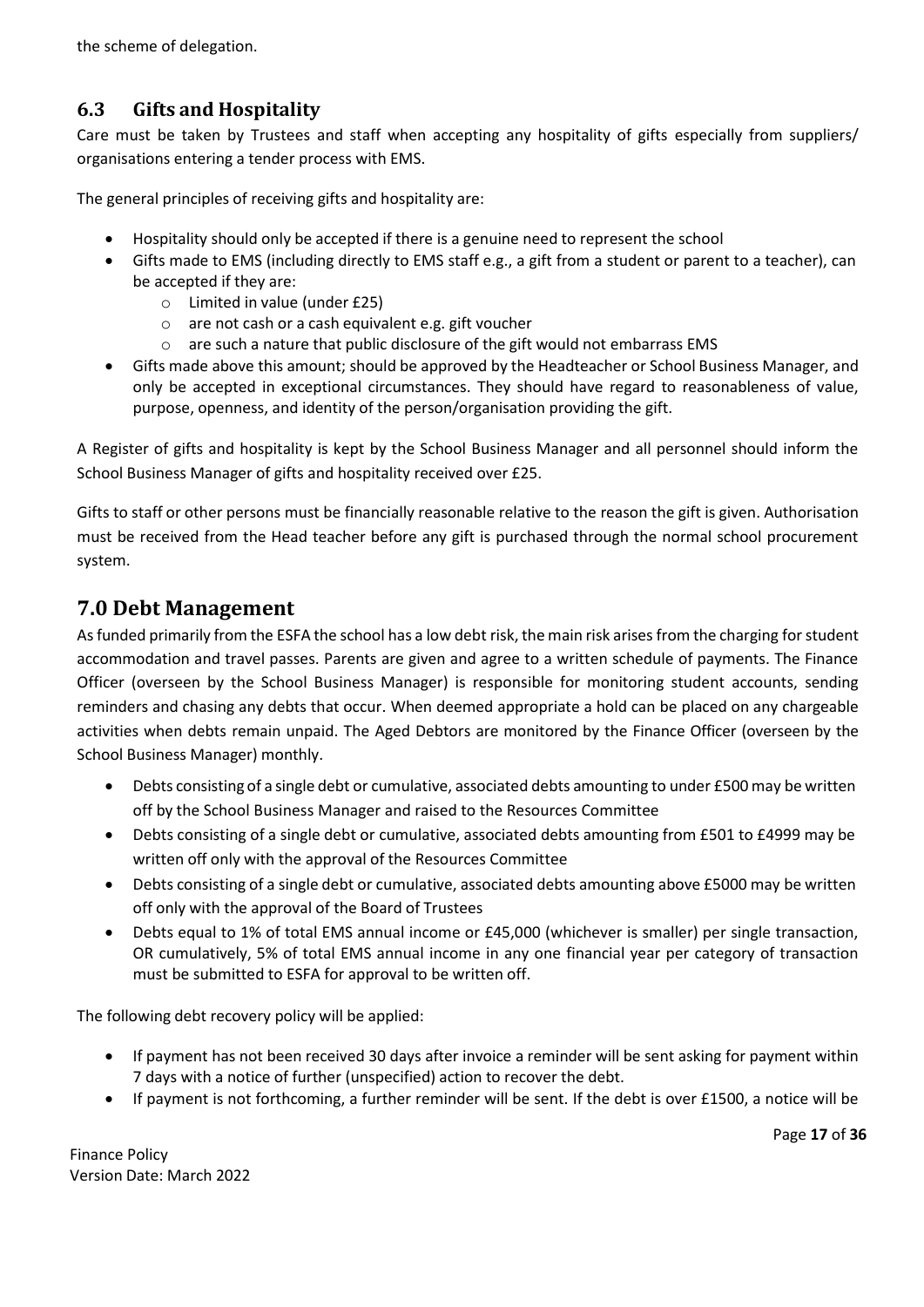issued advising that the matter will be put into the hands of the nominated Solicitor if payment is not received within the next 7 days.

- If payment is still not forthcoming, for debts over £1500 the nominated Solicitor will be asked to pursue the debt and the debtor will be notified accordingly.
- Debts of £1500 and less will be pursued without reference to the nominated Solicitor and will be reported on at Finance Committee meetings where Trustees will decide on action to be taken.

Details of any debts written off (under £500) and any potential bad debts will be provided for each Resources Committee meeting.

# <span id="page-17-0"></span>**8.0 Cash Management**

#### <span id="page-17-1"></span>**8.1 Bank Accounts**

The opening of all bank accounts must be authorised by the governing body who must set out in a formal memorandum the arrangements covering the operation of accounts. EMS banking arrangements are currently with Lloyds Bank. The Headteacher and School Business Manager will be included as an official signatory on all EMS bank account mandates.

#### <span id="page-17-2"></span>**8.2 Deposits**

Any deposits must be entered on a paying in slip and should include:

- The amount of the deposit and
- A reference, name of debtor or number of receipts

#### <span id="page-17-3"></span>**8.3 Payments and withdrawals**

All cheques and other instruments authorising withdrawal from the School bank account must bear signatures in line with the scheme of delegation. BACS payments must be made wherever practicably possible.

#### <span id="page-17-4"></span>**8.4 Small items of Expenditure**

A Petty Cash float of £200 is kept for small items of expenditure up to an approximate value of £10. Payments of petty cash will not be made without receipts and authorisation. The Petty Cash system is not for benefit of staff to cash personal cheques. The Headteacher and School Business Manager may authorise an increase in this limit in exceptional circumstances.

VAT receipts will be obtained for purchases where appropriate.

The Petty Cash float is maintained by the Finance Officer. The School Business Manager will reconcile the Petty Cash float every month.

#### <span id="page-17-5"></span>**8.5 Student trips**

When it is necessary for staff to have access to money during a trip every effort will be made to minimise the amount of cash being carried by prepaying any trip costs. Authorisation for cash to be taken may be given by the Headteacher or the School Business Manager. The amount authorised will be consistent with the budget previously approved for the visit.

Finance Policy Version Date: March 2022 Page **18** of **36**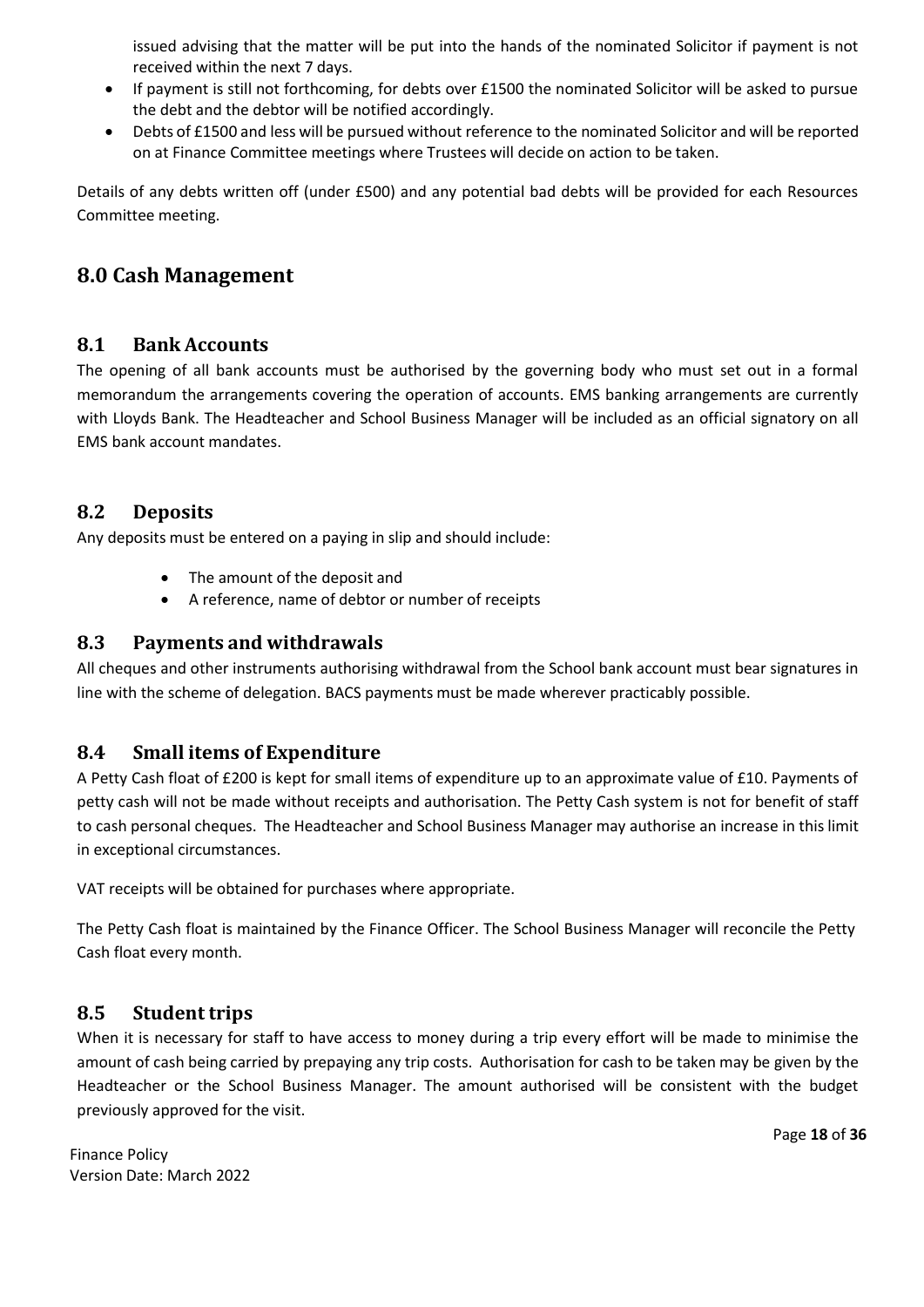#### <span id="page-18-0"></span>**8.6 Bank Reconciliations**

The School Business Manager must ensure bank statements are received regularly with reconciliations being prepared by the Finance Officer, for the School Business Manager to reconcile monthly.

The credit card expenditure and balance reconciliations must be prepared by the Finance Officer, for the School Business Manager to reconcile monthly.

#### <span id="page-18-1"></span>**8.7 Cash Flow Forecasts**

The School Business Manager is responsible for preparing cash flow forecasts to ensure that the School has enough funds available to cover day-to-day operations. If significant balances can be foreseen, steps should be taken to invest the extra funds.

The School must manage its cash position robustly. It must avoid becoming overdrawn. It may be required to report on its cash position to ESFA where there are concerns about financial management. The School must avoid becoming overdrawn to prevent breaching borrowing restrictions.

#### <span id="page-18-2"></span>**8.8 Investments**

Investments must be made only in accordance with written procedures approved by the governing body and in alignment with the Investments Policy.

#### <span id="page-18-3"></span>**9.0 Fixed Assets**

#### <span id="page-18-4"></span>**9.1 Asset Register**

The asset register helps to ensure that staff take responsibility for the safe custody of assets, manage effective utilisation of assets, plan for their replacement and finally to support insurance claims in the event of fire, theft, vandalism or other disasters. The register also acts as a deterrent for theft or misuse. An inventory will also be kept of equipment, furniture fixtures and fittings.

All items purchased with a value of over £1000 (capitalisation limit) must be entered in the fixed asset register. The fixed asset register should include the following information:

- Asset description
- Asset number
- Serial number
- Date of acquisition
- Asset cost
- Source of funding Reference of invoice payment.
- Expected useful economic life
- **Depreciation**
- Current book value
- **Location**
- Name of member of staff responsible for the asset (if applicable)

The figures on the Register should be reconciled by the School Business Manager to the figures in the Access Accounting system at regular intervals, to ensure that the values on the system are accurately recorded.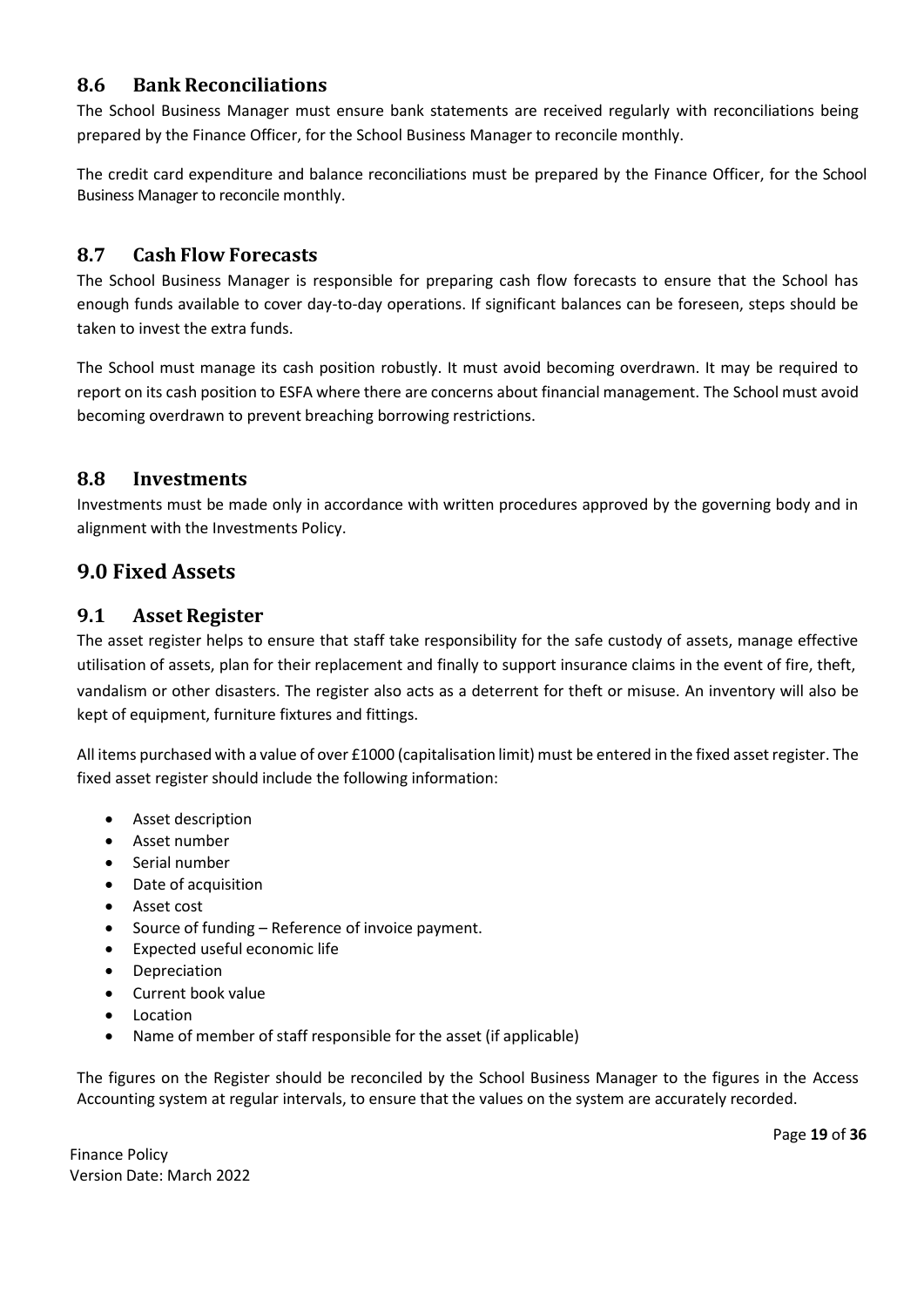# <span id="page-19-0"></span>**9.2 Security of Assets**

All items in the register should be permanently and visibly marked as EMS property and there should be a regular annual count other than by the person maintaining the register. Discrepancies should be investigated immediately and if significant reported to the governing body.

# <span id="page-19-1"></span>**9.3 Disposals**

Items which are to be disposed of by sale or destruction must be authorised for disposal by the School Business Manager and where significant should be sold through competitive tender. Disposal up to the value of £5000 can be approved by the Headteacher, anything above £5000 will require the approval of the Resources Committee. The Academy must seek approval in writing from the DfE if it proposes to dispose of an asset for which a capital grant in excess of £20,000 was paid**.**

Disposal of equipment to staff is discouraged, as it is difficult to evidence the School obtained value for money.

Computer equipment should be disposed of to a licensed agency, and a certificate of secure disposal received to safeguard school information. School licensed software should be removed. Exeter College provide the disposal service of IT equipment as part of the service level contract, using a licensed agency.

# <span id="page-19-2"></span>**9.4 Loans of Assets**

Items belonging to EMS must not be removed without the authority of the Headteacher or School Business Manager. A record of the loan must be recorded in a loan book and booked back in when it is returned**.** Loans to external parties or of significant value, for example, a laptop, Master Key must sign a declaration of responsibility.

# <span id="page-19-3"></span>**9.5 Keys Inventory**

The Key inventory is the responsibility of the School Business Manager to maintain and will always be kept up to date. It is the responsibility of staff to report all lost and stolen keys to enable new security measures to be put in place and for the inventory to be updated.

# <span id="page-19-4"></span>**9.6. School car**

Staff must ensure that any expenditure regarding the school car must be made in line with EMS financial procedures and the School Car authorisation process.

# <span id="page-19-5"></span>**9.7 Depreciation of Fixed Assets**

Depreciation will be recorded as follows:

- Plant and Machinery (5 years) 20% straight line
- Fixtures, fittings, and equipment (5 years) 20% straight line
- ICT Equipment (3 years) 33% straight line
- Long leasehold buildings (50 years) 2% straight line
- Long leasehold land (over the life of the lease = 125 years) 0.8% straight line (from 2021/22 academic year as

Page **20** of **36**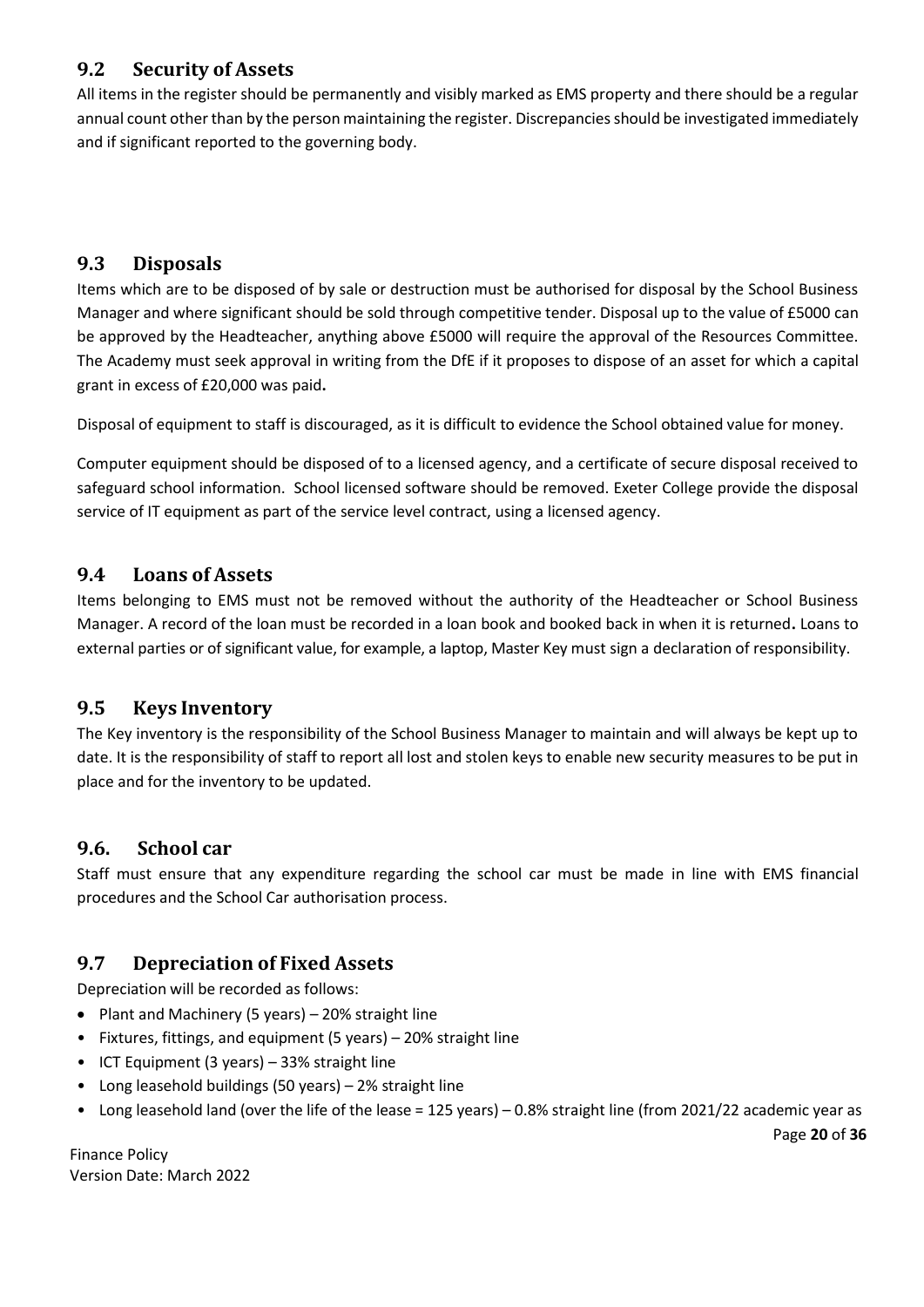# <span id="page-20-0"></span>**10.0 Tax**

EMS is not VAT registered. VAT claims are made by the Finance Officer (overseen by the School Business Manager) quarterly using a VAT126 thougha government gateway account.

# <span id="page-20-1"></span>**11.0 Audit**

Based on the size, complexity and risk profile of the school, internal scrutiny has been performed by two qualified Trustees from the Resources Committee. Following a mini competition on the Crescent Pricing Consortium framework in Sept 2021, the Trustees agreed to employ an external company to undertake the Internal Audit Programme.

Where specific non- financial expertise is required the school may useother experienced organisations/qualified professionals to undertake Internal scrutiny. In line with the AcademiesTrust Handbook the external auditors will not undertake this programme of work. The purpose of internal scrutiny must focus on:

- evaluating the suitability of, and level of compliance with, financial and non-financial controls. This includes assessing whether procedures are designed effectively and efficiently, and checking whether agreed procedures have been followed
- offering advice and insight to the board on how to address weaknesses in financial and non-financial controls, acting as a catalyst for improvement, but without diluting management's responsibility for day to day running of the trust
- ensuring all categories of risk are being adequately identified, reported, and managed
- Timely and appropriate reporting to the Resources Committee with recommendations and regular updates
- A short annual summary report for each academic year including key findings, recommendations, and conclusions

The main duties of the Internal Auditor will provide the governing body within on-going assurance that:

- The financial responsibilities of the governing body are being properly discharged
- Resources are being managed in an efficient; economic and effective manner
- Policies in place about purchasing, competitive tendering and delegation of responsibilities are being correctly applied
- Sound systems of internal financial control are being maintained
- Financial considerations are fully considered in reaching decisions

EMS has appointed Bishop Fleming as its external auditors to carry out an independent external audit of the school financial records and procedures; to certify whether their annual accounts present a true and fair view of the Trust's financial performance and position. These External Auditors with the support of the School Business Manager and Finance Officer will produce the annual Financial Accounts formatted in line with the ESFA's Accounts Direction. The Accounting Officer must inform the Board of instances of irregularity, or impropriety, or non-compliance with the funding agreement or handbook.

There must be an appropriate, reasonable, and timely response to any findings by auditors, any recommendations outlined in the management letter require an appropriate management response and actioned.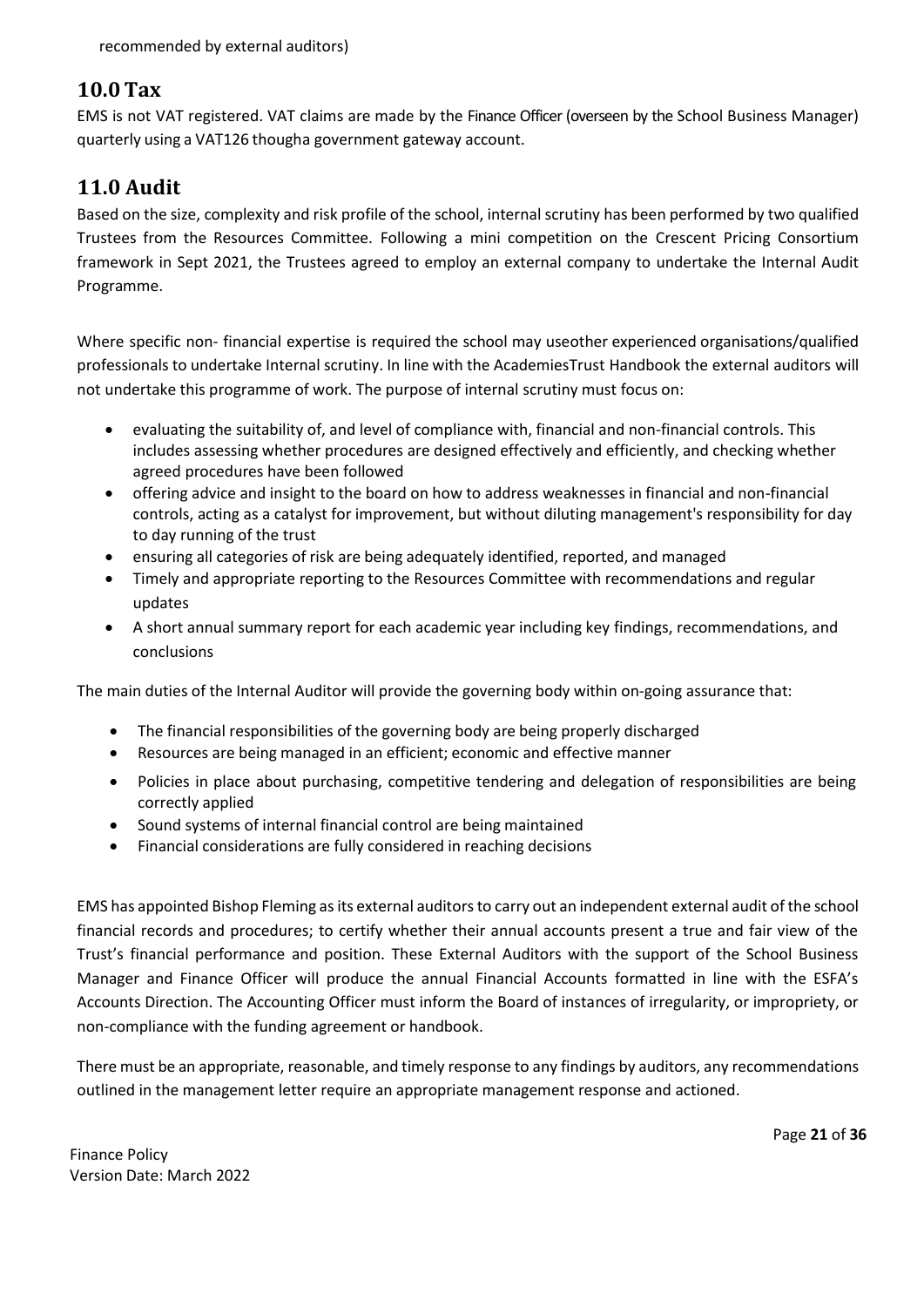# <span id="page-21-0"></span>**12.0 Insurance**

All insurable interests must be covered by a policy approved by the board of Trustees that meets legal obligations or be a member of the Risk Protection Arrangement (RPA).

EMS is currently covered by the ESFA RPA scheme.

The school does not accept the responsibility for the loss of personal possessions, and it is the duty of all employees and students to have adequate personal insurance cover.

# **13.0 Associated Documentation**

- Anti-Bribery policy
- Charging and Remissions Policy
- Competitive Tendering policy
- Trustee's Expenses policy
- Investment policy
- Lettings policy

# **14.00 Equality analysis**

The following equality analysis section should be completed by the policy holder as part of every policy review and carries the same date as the main policy. EAs are particularly helpful in revealing any unintended, indirect discrimination.  

Under the Equality Act (2010) we have a duty to;  

- Eliminate unlawful discrimination, harassment and victimisation and other conduct prohibited by the Act.
- Advance equality of opportunity between people who share a protected characteristic and those who do not.
- Foster good relations between people who share a protected characteristic and those who do not.

We need to consider each protected characteristic individually and in combination. The interaction of different layers of characteristics is called intersectionality. This recognises that the barriers for each group are not homogenous, and instead are a combination of layers of identity interacting. For further detail or to support the completion of the following, please see our equality and diversity policy. 

1. **Evidence considered** *What data or other information have you used to evaluate if this proposal is likely to have a positive or an adverse impact upon protected groups when implemented?  Where were information gaps, and what steps can you take to remedy these gaps? Can the RM intelligence Dashboard (student counts) provide any insight into which protected characteristics are likely to be affected by the changes?*

Awareness of the legislative and regulatory demands on safeguarding are the primary drivers of policy and implementation. The policy has, at heart, the protection of those vulnerable and protected groups.

This policy is based on government policy, law and best practice on financial management which in turn protects others against fraud and protects the most financially vulnerable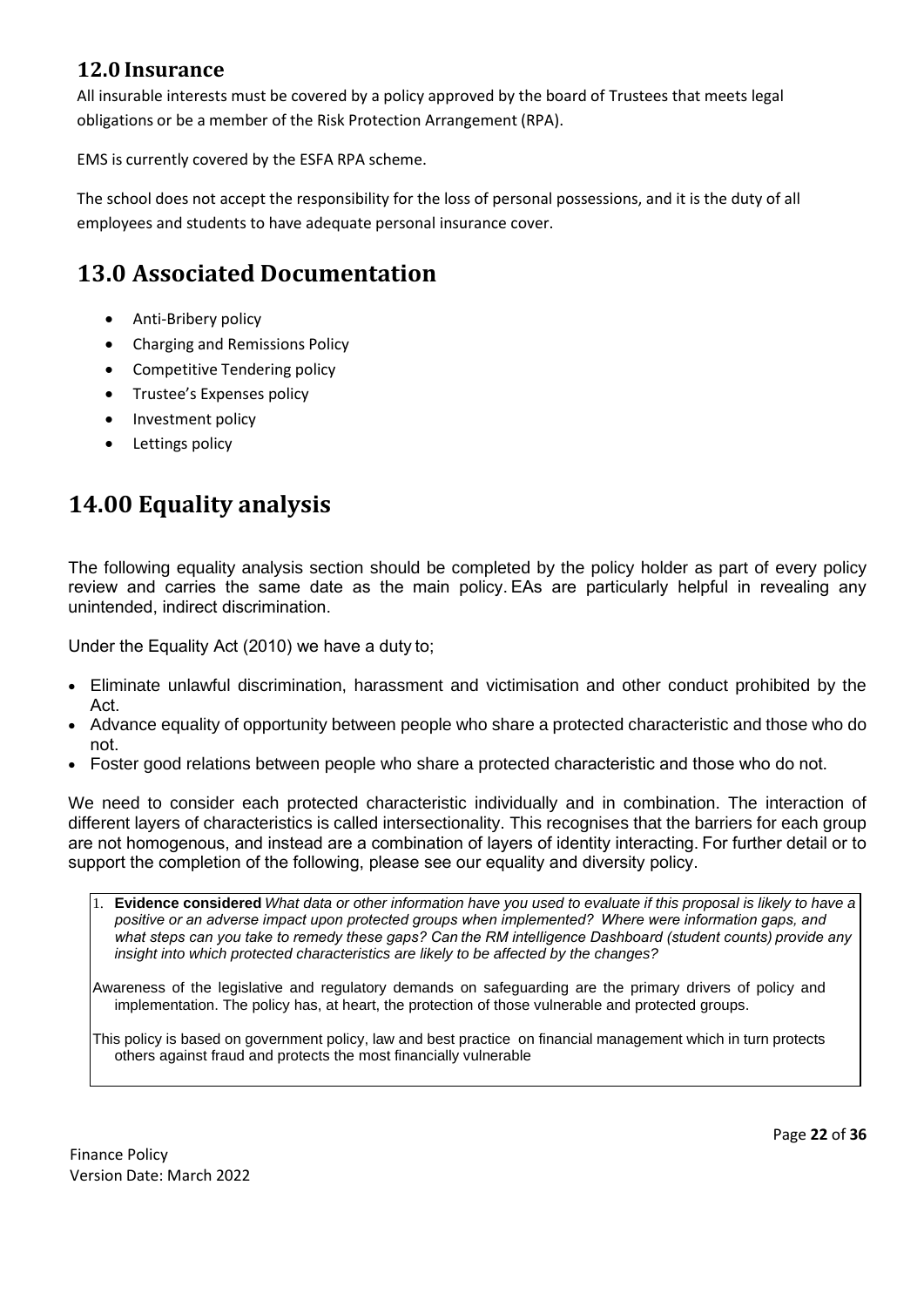| 2.                                                                                       |                     |                                      |                                                                     | from protected groups? What were their views? Who else has been consulted in this proposal? | Consultation. How have you consulted staff and student communities and representatives including those        |             |  |  |  |
|------------------------------------------------------------------------------------------|---------------------|--------------------------------------|---------------------------------------------------------------------|---------------------------------------------------------------------------------------------|---------------------------------------------------------------------------------------------------------------|-------------|--|--|--|
| SLT, members of the Finance Team and Link Governor are consulted in the writing of this. |                     |                                      |                                                                     |                                                                                             |                                                                                                               |             |  |  |  |
| 3.                                                                                       |                     |                                      |                                                                     |                                                                                             | Promoting equality. Does this policy have a positive impact on equality? What evidence is there to support    |             |  |  |  |
| this? Could it do more?                                                                  |                     |                                      |                                                                     |                                                                                             |                                                                                                               |             |  |  |  |
|                                                                                          |                     |                                      |                                                                     |                                                                                             |                                                                                                               |             |  |  |  |
|                                                                                          |                     |                                      | Yes it addresses inequality in access to financial resources        |                                                                                             |                                                                                                               |             |  |  |  |
| 4.                                                                                       |                     | Identifying the impact of policies   |                                                                     |                                                                                             |                                                                                                               |             |  |  |  |
|                                                                                          |                     |                                      |                                                                     |                                                                                             | Identify any issues in the document which could have an adverse impact on any people who are protected by the |             |  |  |  |
| 1.                                                                                       | Age                 |                                      | Equality Act 2010. The protected characteristics are:               |                                                                                             |                                                                                                               |             |  |  |  |
| 2.                                                                                       | Disability          |                                      |                                                                     |                                                                                             |                                                                                                               |             |  |  |  |
| 3.                                                                                       | Gender reassignment |                                      |                                                                     |                                                                                             |                                                                                                               |             |  |  |  |
| 4.                                                                                       |                     | Marriage and civil partnership       |                                                                     |                                                                                             |                                                                                                               |             |  |  |  |
| 6.                                                                                       | Race                |                                      |                                                                     |                                                                                             |                                                                                                               |             |  |  |  |
| 7.                                                                                       | Religion or beliefs |                                      |                                                                     |                                                                                             |                                                                                                               |             |  |  |  |
| 8.                                                                                       | Sex                 |                                      |                                                                     |                                                                                             |                                                                                                               |             |  |  |  |
| 9.                                                                                       | Sexual orientation  |                                      |                                                                     |                                                                                             |                                                                                                               |             |  |  |  |
| <b>Issue</b>                                                                             |                     | <b>Protected Impact and Evidence</b> |                                                                     | <b>Justification</b>                                                                        | Proposed                                                                                                      | Person      |  |  |  |
| Assessed                                                                                 | Group               | What<br>are                          | the                                                                 | possibleCan the issue be                                                                    | <b>Action/Timeline</b>                                                                                        | responsible |  |  |  |
| E.g. policy                                                                              |                     |                                      | impacts on people from the justified                                |                                                                                             | for If this has a negativefor                                                                                 |             |  |  |  |
| section                                                                                  | or                  | protected                            | groups above, academic                                              |                                                                                             | impact, what will youaction(s)                                                                                |             |  |  |  |
| practice.                                                                                |                     |                                      | and explain how you haveor business                                 |                                                                                             | do to                                                                                                         |             |  |  |  |
|                                                                                          |                     | made                                 | that assessment. Are reasons?<br>these impacts positive or explain. |                                                                                             | Pleasereduce, minimise or<br>eliminate                                                                        |             |  |  |  |
|                                                                                          |                     | negative?                            |                                                                     |                                                                                             | negative<br>impact?                                                                                           |             |  |  |  |
|                                                                                          |                     |                                      |                                                                     |                                                                                             | If this has a positive                                                                                        |             |  |  |  |
|                                                                                          |                     |                                      |                                                                     |                                                                                             | impact, how will you                                                                                          |             |  |  |  |
|                                                                                          |                     |                                      |                                                                     |                                                                                             | promote, develop or                                                                                           |             |  |  |  |
|                                                                                          |                     |                                      |                                                                     |                                                                                             | utilise this opportunity?                                                                                     |             |  |  |  |
| None                                                                                     |                     |                                      |                                                                     |                                                                                             |                                                                                                               |             |  |  |  |
|                                                                                          |                     |                                      |                                                                     |                                                                                             |                                                                                                               |             |  |  |  |
|                                                                                          |                     |                                      |                                                                     |                                                                                             | 5. Monitoring How will you monitor the actual impact that your proposal has had following its implementation? |             |  |  |  |
| When will you do this?                                                                   |                     |                                      |                                                                     |                                                                                             |                                                                                                               |             |  |  |  |
|                                                                                          |                     |                                      |                                                                     |                                                                                             |                                                                                                               |             |  |  |  |
| This policy is reviewed at least annually                                                |                     |                                      |                                                                     |                                                                                             |                                                                                                               |             |  |  |  |
|                                                                                          |                     |                                      |                                                                     |                                                                                             | 6. Summary Summarise the outcome of this Equality Assessment, and state any actions you will be taking as a   |             |  |  |  |
| result.                                                                                  |                     |                                      |                                                                     |                                                                                             |                                                                                                               |             |  |  |  |
| No Actions                                                                               |                     |                                      |                                                                     |                                                                                             |                                                                                                               |             |  |  |  |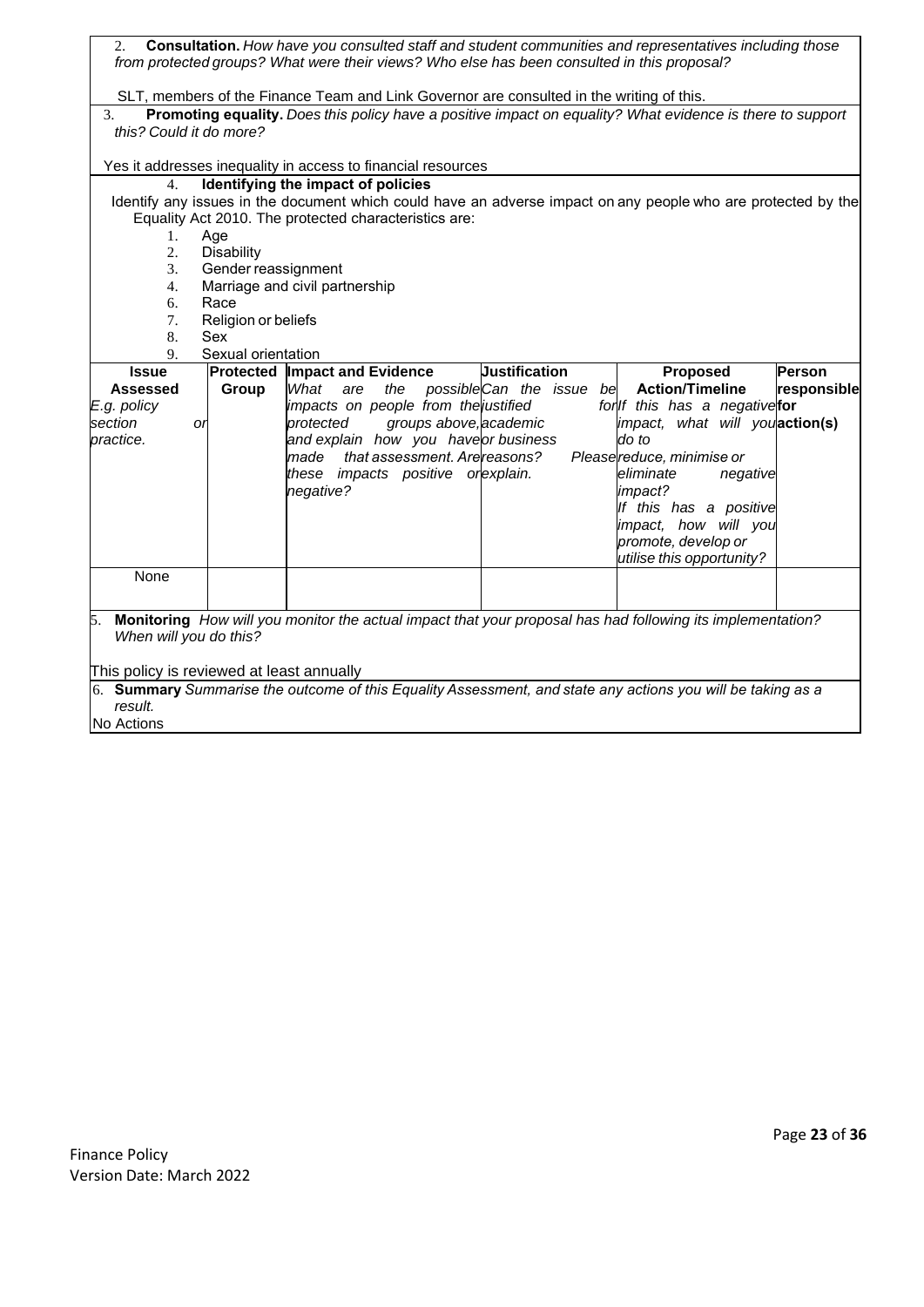

# **SCHEDULE OF FINANCIAL DELEGATION**

The school is aware of the ESFA Academies Trust Handbook (AFH) and the Charities Commission Statement of Recommended Practice (SORP). These Financial Regulations are adopted by the Governing Body.

# **Key for table**

GB Governing Body RC Resources Committee AO Accounting Officer (Headteacher) SBM School Business Manager

|                |                                                                                                                                                                                         | <b>Level of Responsibility</b> |           |               |            |  |  |
|----------------|-----------------------------------------------------------------------------------------------------------------------------------------------------------------------------------------|--------------------------------|-----------|---------------|------------|--|--|
|                | <b>Area of Responsibility</b>                                                                                                                                                           | <b>GB</b>                      | <b>RC</b> | AO.           | <b>SBM</b> |  |  |
|                | <b>Financial Management</b>                                                                                                                                                             |                                |           |               |            |  |  |
| A <sub>1</sub> | Ensure the School's continuing compliance with the Academies Trust Handbook                                                                                                             |                                |           |               |            |  |  |
| A2             | Complete and submit the School Resource Management Self-Assessment Tool<br>annually by specified deadline                                                                               |                                | Approve   | <b>Review</b> |            |  |  |
| A3             | Approval of the School's financial policies (Schedule of Delegation, Scheme for<br>Financing Schools, Financial Regulations, charging, refunds, debt recovery, asset<br>disposal, etc.) |                                | Review    |               |            |  |  |
| A4             | Ensure financial scrutiny and oversight to support maintaining the school as a going<br>concern                                                                                         |                                |           |               |            |  |  |
| A5             | Ensure that all relevant financial updates are brought to the attention of the Resources<br>Committee                                                                                   |                                |           |               |            |  |  |
| A6             | To consider all relevant financial updates and advise the Governing Body of any issues<br>affecting the school's financial administration.                                              |                                |           |               |            |  |  |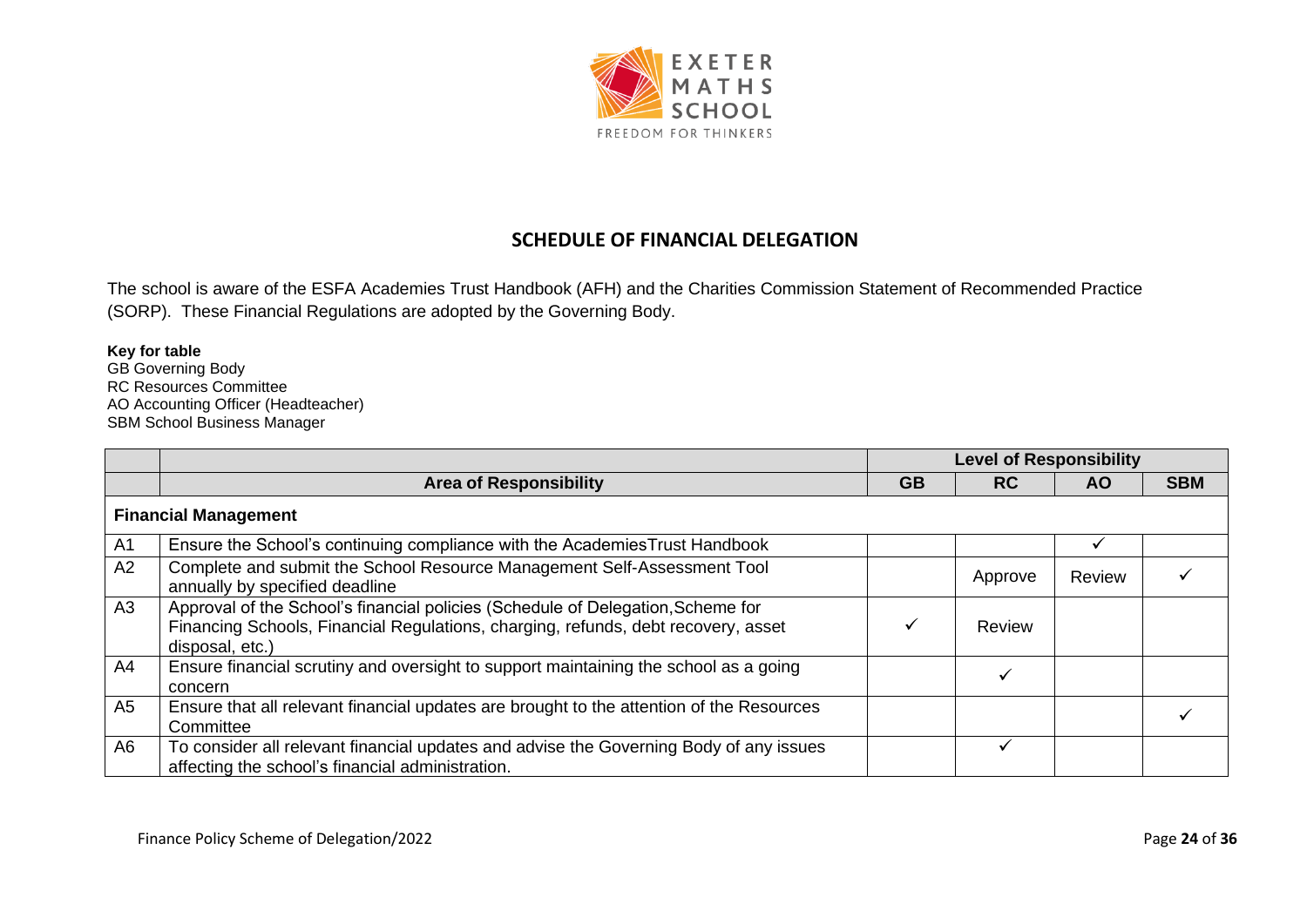

|                |                                                                                                                | <b>Level of Responsibility</b> |           |           |            |  |  |
|----------------|----------------------------------------------------------------------------------------------------------------|--------------------------------|-----------|-----------|------------|--|--|
|                | <b>Area of Responsibility</b>                                                                                  | <b>GB</b>                      | <b>RC</b> | <b>AO</b> | <b>SBM</b> |  |  |
|                | <b>School Development Plan - financial implications</b>                                                        |                                |           |           |            |  |  |
| B <sub>1</sub> | Prepare a fully costed School Development Plan setting out the aims of the school.                             |                                |           |           |            |  |  |
| <b>B2</b>      | Secure the implementation of the School Development Plan with the collective support of<br>the schools' staff. |                                |           |           |            |  |  |
| B <sub>3</sub> | Consider the School Development Plan, review and monitor it.                                                   |                                |           |           |            |  |  |
| <b>B4</b>      | Approve an ongoing School Development Plan and take stock of the progress of the plan<br>on a termly basis.    |                                |           |           |            |  |  |

|                |                                                                                                                                                                                                               | <b>Level of Responsibility</b> |           |           |            |
|----------------|---------------------------------------------------------------------------------------------------------------------------------------------------------------------------------------------------------------|--------------------------------|-----------|-----------|------------|
|                | <b>Area of Responsibility</b>                                                                                                                                                                                 | GB                             | <b>RC</b> | <b>AO</b> | <b>SBM</b> |
|                | <b>Financial Planning</b>                                                                                                                                                                                     |                                |           |           |            |
| C <sub>1</sub> | Prepare a three-year medium-term budget (MTFP) based on the cost of current policies,<br>the proposals for change (drawn from the School Development Plan) and estimates of<br>the level of future resources. |                                |           |           |            |
| C <sub>2</sub> | Consider the School's MTFP in the light of the School Development Plan and the level of<br>future resources.                                                                                                  |                                |           |           |            |
| C <sub>3</sub> | Approve the School's MTFP before submission to the ESFA and review this document in<br>the light of any significant factors that come to the attention of the Governing Body.                                 |                                |           |           |            |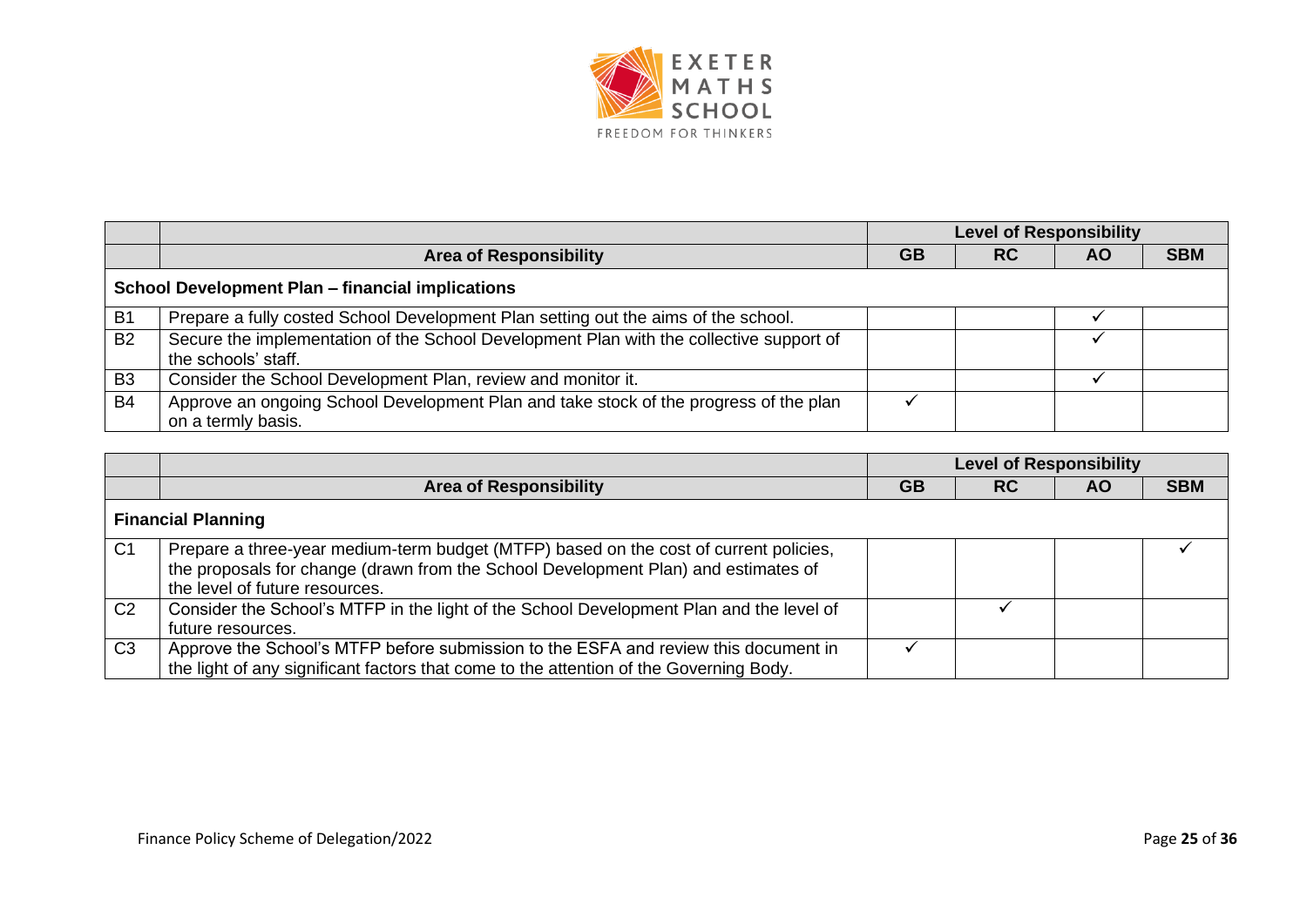

|                  |                                                                                                                                                                                                                                  | <b>Level of Responsibility</b> |           |     |            |  |  |
|------------------|----------------------------------------------------------------------------------------------------------------------------------------------------------------------------------------------------------------------------------|--------------------------------|-----------|-----|------------|--|--|
|                  | <b>Area of Responsibility</b>                                                                                                                                                                                                    | <b>GB</b>                      | <b>RC</b> | AO. | <b>SBM</b> |  |  |
|                  | <b>Annual Budget Plan and Best Value Statement</b>                                                                                                                                                                               |                                |           |     |            |  |  |
| D <sub>1</sub>   | Prepare the School's draft annual budget and best value statement, based on the agreed<br>objectives of the school as set out in the School Development Plan, MTFP and set out key<br>issues for consideration by Governing Body |                                |           |     |            |  |  |
| D <sub>2</sub>   | Consider the draft School budget and key issues (links to the School Development Plan<br>and MTFP) and the proposal of the balanced budget for the year for the approval of the<br>Governing Body.                               |                                |           |     |            |  |  |
| D <sub>3</sub>   | Approve the School's annual budget.                                                                                                                                                                                              |                                |           |     |            |  |  |
| D <sub>4a</sub>  | Prepare the annual 'Best Value' statement and check that appropriate steps have been<br>taken by the school to obtain best value.                                                                                                |                                |           |     |            |  |  |
| D <sub>4</sub> b | Review the annual 'Best Value' statement and ensure that appropriate steps have been<br>taken by the school to obtain best value and ensure it is submitted on time.                                                             |                                |           |     |            |  |  |
| D <sub>5</sub>   | Approve the 'Best Value' statement based on the work undertaken by both the School and<br>Resources Committee to ensure value for money has been established.                                                                    |                                |           |     |            |  |  |

|                |                                                                                  | <b>Level of Responsibility</b> |           |    |            |  |
|----------------|----------------------------------------------------------------------------------|--------------------------------|-----------|----|------------|--|
|                | <b>Area of Responsibility</b>                                                    | GB                             | <b>RC</b> | AΟ | <b>SBM</b> |  |
|                | <b>Annual Timetable for Budget Management</b>                                    |                                |           |    |            |  |
| E <sub>1</sub> | Prepare a timetable with key dates for annual budget management and submissions. |                                |           |    |            |  |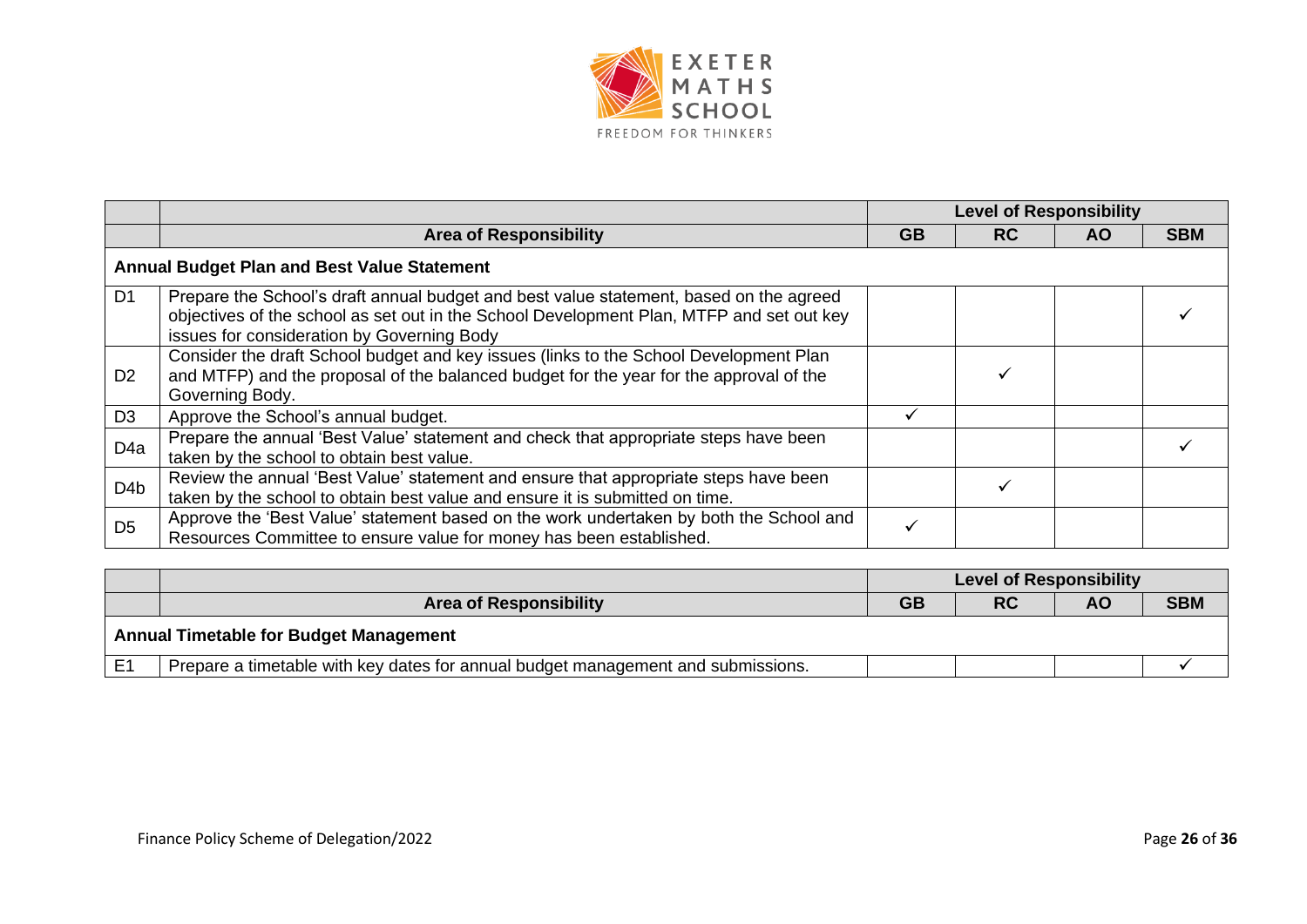

|                 |                                                                                                                                                                                                                                                                                    |           | <b>Level of Responsibility</b> |           |            |
|-----------------|------------------------------------------------------------------------------------------------------------------------------------------------------------------------------------------------------------------------------------------------------------------------------------|-----------|--------------------------------|-----------|------------|
|                 | <b>Area of Responsibility</b>                                                                                                                                                                                                                                                      | <b>GB</b> | <b>RC</b>                      | <b>AO</b> | <b>SBM</b> |
|                 | <b>Budget Monitoring and Control</b>                                                                                                                                                                                                                                               |           |                                |           |            |
| F <sub>1</sub>  | Approve virements between budget headings.                                                                                                                                                                                                                                         |           |                                | £5,000    |            |
| F <sub>2</sub>  | Approve virements between budget headings.                                                                                                                                                                                                                                         |           | £5,000 -<br>£10,000            |           |            |
| F <sub>3</sub>  | Approve virements between budget headings                                                                                                                                                                                                                                          | >E10,000  |                                |           |            |
| F <sub>4</sub>  | Advise the Resources Committee and Governing Body of all budget movements (e.g.,<br>virements, allocation of additional funding, etc.) undertaken where not otherwise<br>approved in advance by the Resources Committee or Governing Body.                                         |           |                                |           |            |
| F <sub>5</sub>  | Review all budget movements undertaken (including virements), ensuring that the<br>reasoning for the movements is sound.                                                                                                                                                           | >E10,000  | $<$ £10,000                    |           |            |
| F <sub>6</sub>  | Monitor and control expenditure against the budget during the financial year, including<br>preparation and approval of reports for the Resources Committee and Governing Body (6 x<br>monthly reports) and the production of a register of staff responsible for managing budgets. |           |                                |           |            |
| F7              | Review monthly management account reports.                                                                                                                                                                                                                                         | (Chair)   |                                | ✓         |            |
| F <sub>8</sub>  | Review the budget monitoring reports and the projected out- turn position.                                                                                                                                                                                                         |           | ✓                              |           |            |
| F <sub>9</sub>  | The control and monitoring of delegated budgets.                                                                                                                                                                                                                                   |           |                                |           |            |
| F <sub>10</sub> | Ensure that earmarked funds and large or trading activities are separately<br>monitored and reported to the Governing Body.                                                                                                                                                        |           |                                |           |            |
| F11             | Review earmarked funds, trading activities and large School operations, (e.g., boarding,<br>extended School activities, hiring's, etc.) to ensure that the allocations are spent in<br>accordance with the recognised terms and within the allocation set out in the budget.       |           |                                |           |            |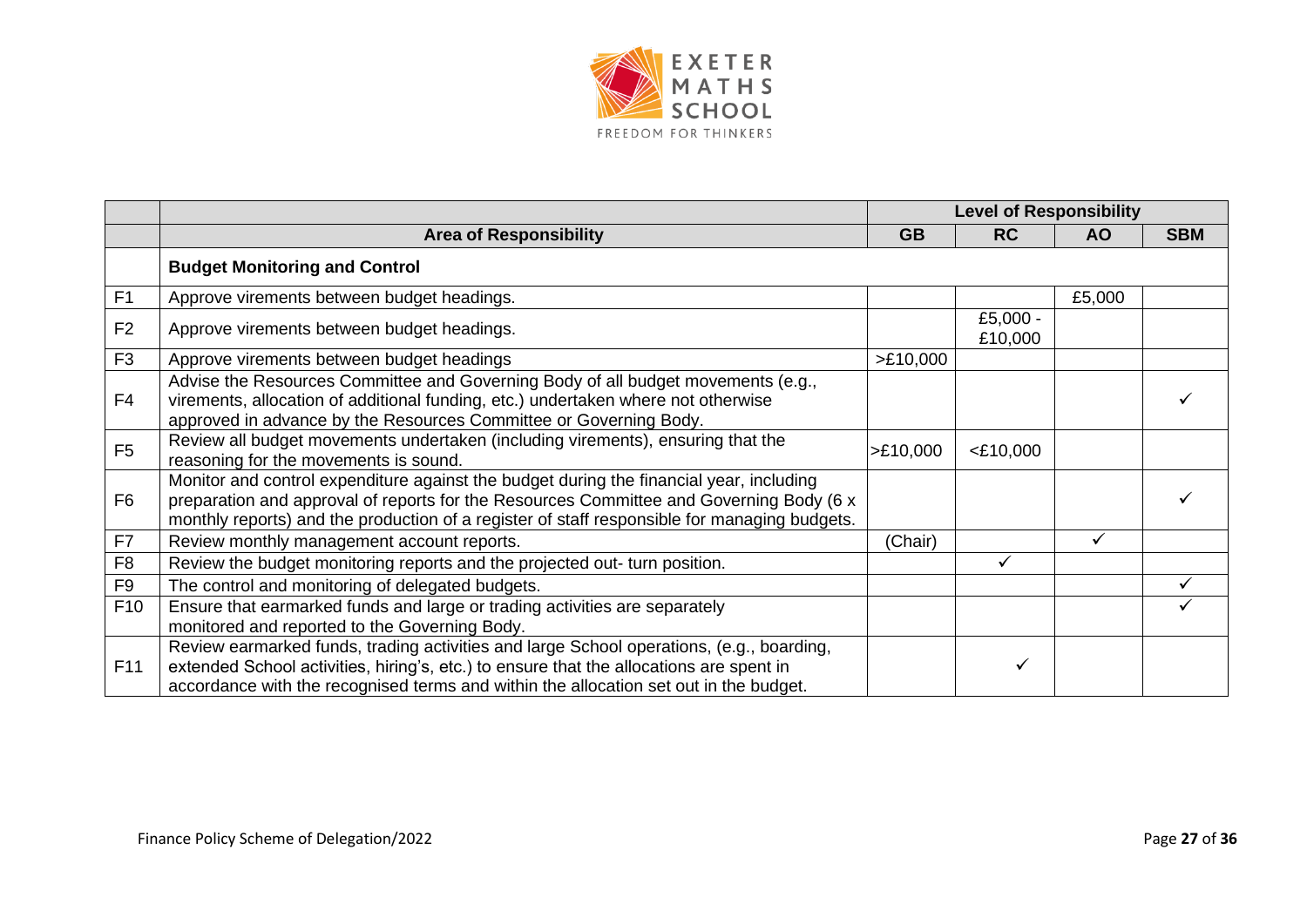

|                |                                                                                                                                               | <b>Level of Responsibility</b> |           |           |            |
|----------------|-----------------------------------------------------------------------------------------------------------------------------------------------|--------------------------------|-----------|-----------|------------|
|                | <b>Area of Responsibility</b>                                                                                                                 | <b>GB</b>                      | <b>RC</b> | <b>AO</b> | <b>SBM</b> |
|                | <b>Financial Reporting to the ESFA</b>                                                                                                        |                                |           |           |            |
| G <sub>1</sub> | The preparation of the year-end accounts and other returns required by the ESFA for<br>consideration by the Accounting Officer (Headteacher). |                                |           |           |            |
| G <sub>2</sub> | In conjunction with the Governing Body, approve all year-end accounts and any<br>financial returns required by the ESFA                       | Chair                          |           |           |            |

|                |                                                                                                                                                      | <b>Level of Responsibility</b> |           |    |            |
|----------------|------------------------------------------------------------------------------------------------------------------------------------------------------|--------------------------------|-----------|----|------------|
|                | <b>Area of Responsibility</b>                                                                                                                        | GB                             | <b>RC</b> | ΑO | <b>SBM</b> |
|                | <b>Audit and Inspection Reports</b>                                                                                                                  |                                |           |    |            |
| H1             | Produce a formal response to the Internal Audit report and an action plan showing how<br>the recommendations will be implemented.                    |                                |           |    |            |
| H <sub>2</sub> | Consider the recommendations set out in Internal Audit report and the action plan<br>proposed by the School Business Manager for implementing these. |                                |           |    |            |
| H <sub>3</sub> | Ensure that the recommendations agreed by the school have been implemented.                                                                          |                                |           |    |            |

|    |                                                                                                                           | <b>Level of Responsibility</b> |           |           |            |
|----|---------------------------------------------------------------------------------------------------------------------------|--------------------------------|-----------|-----------|------------|
|    | <b>Area of Responsibility</b>                                                                                             | <b>GB</b>                      | <b>RC</b> | <b>AO</b> | <b>SBM</b> |
|    | <b>Retention and Disposal of Accounting Records</b>                                                                       |                                |           |           |            |
|    | Ensure maintenance of complete financial accounts and full supporting records<br>for all accounts.                        |                                |           |           |            |
| 12 | The retention, secure storage, and disposal of accounting records in accordance with<br>both legal and ESFA requirements. |                                |           |           |            |
| 13 | The maintenance of full financial records for all accounts.                                                               |                                |           |           |            |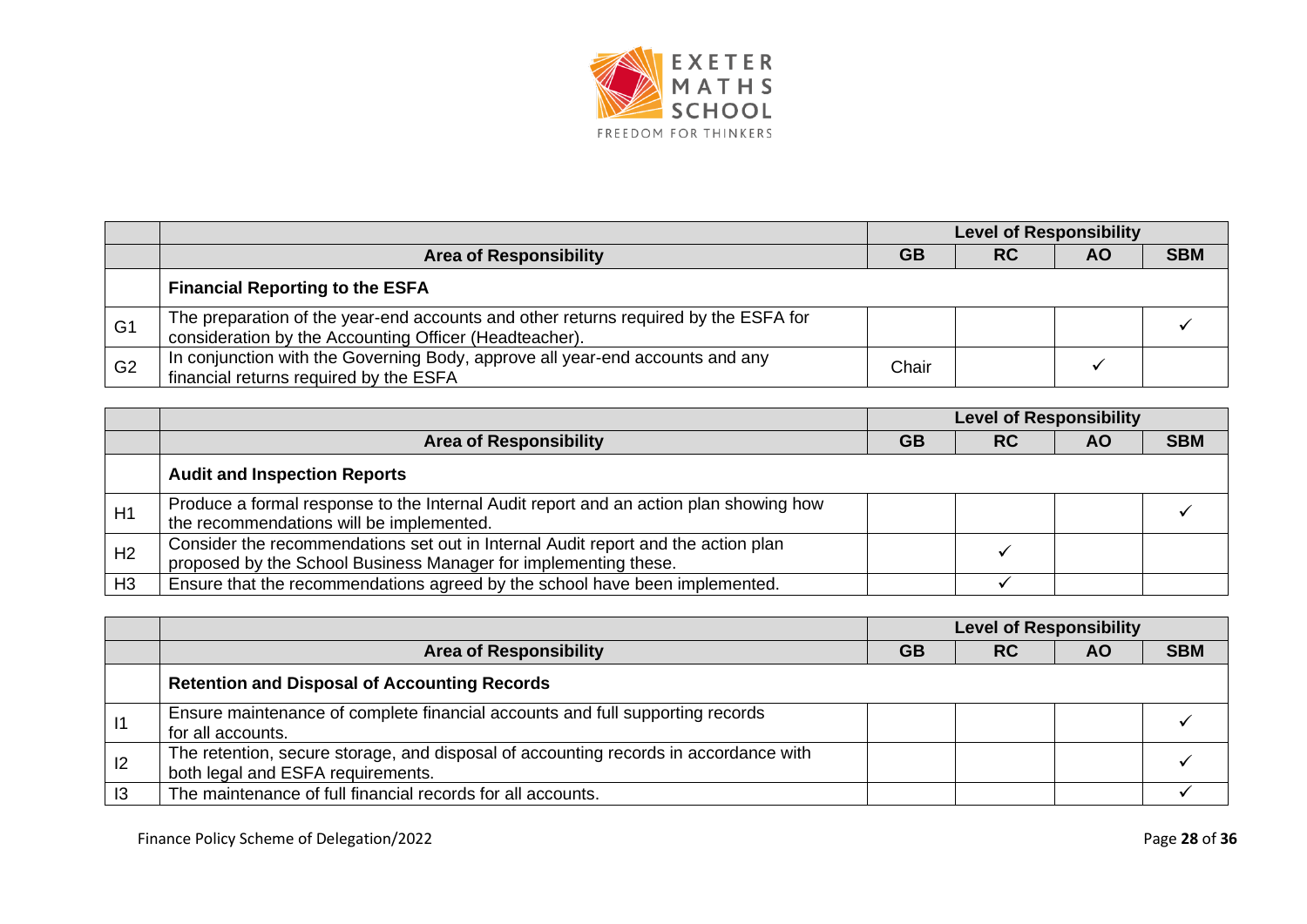

|                |                                                                                                               | <b>Level of Responsibility</b> |           |           |                    |
|----------------|---------------------------------------------------------------------------------------------------------------|--------------------------------|-----------|-----------|--------------------|
|                | <b>Area of Responsibility</b>                                                                                 | <b>GB</b>                      | <b>RC</b> | <b>AO</b> | <b>SBM</b>         |
|                | <b>Computer Systems and the Data Protection Act 1998</b>                                                      |                                |           |           |                    |
| J1             | Ensure that the school complies with the requirements of the Data Protection Act 1998.                        |                                |           |           |                    |
| J2             | Ensure that the School's Data Protection registration is renewed annually                                     |                                |           |           |                    |
| J3             | Ensure the setting up of dual authentication factor and maintain Access Finance<br>profiles for system users  |                                |           |           |                    |
| J <sub>4</sub> | Ensure financial records are processed and recorded in accordance with the<br><b>Academies Trust Handbook</b> |                                |           |           |                    |
| J <sub>5</sub> | Ensure financial records are processed and recorded in accordance with the<br><b>Academies Trust Handbook</b> |                                |           |           | Finance<br>Officer |

|                |                                                                                                                                                                      | <b>Level of Responsibility</b> |           |    |            |  |
|----------------|----------------------------------------------------------------------------------------------------------------------------------------------------------------------|--------------------------------|-----------|----|------------|--|
|                | <b>Area of Responsibility</b>                                                                                                                                        | GВ                             | <b>RC</b> | ΑO | <b>SBM</b> |  |
|                | <b>Petty Cash</b>                                                                                                                                                    |                                |           |    |            |  |
| K <sub>1</sub> | Agree, with the Resources Committee, an appropriate amount of petty cash to be held,<br>currently £200, and the periodic check of completeness of financial records. |                                |           |    |            |  |
| K <sub>2</sub> | The maintenance of accounting records, and the security of petty cash.                                                                                               |                                |           |    |            |  |
| K <sub>3</sub> | Reconcile Petty cash account monthly                                                                                                                                 |                                |           |    |            |  |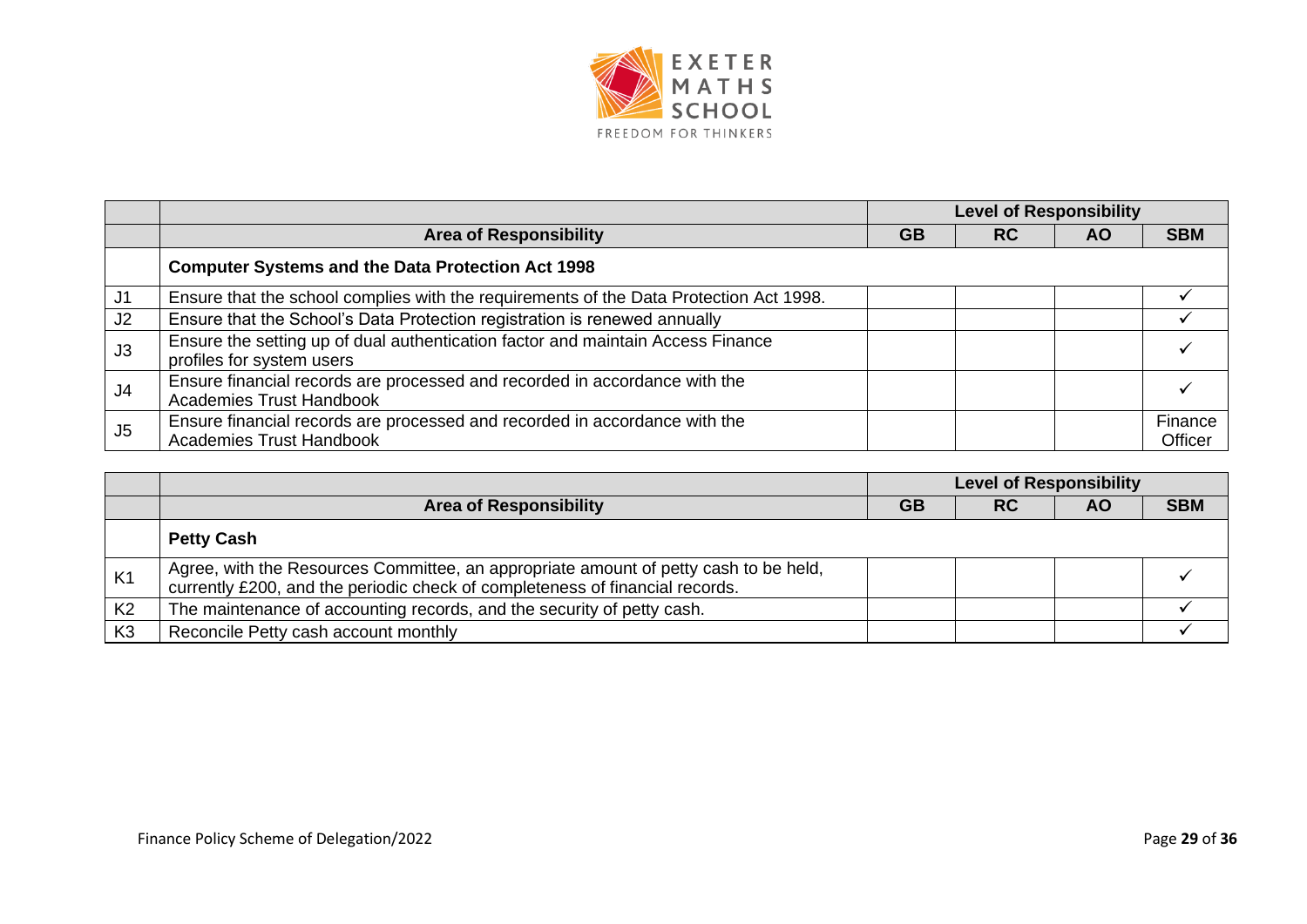

|                |                                                                                                                                                                                                                                          | <b>Level of Responsibility</b> |                                  |           |            |  |
|----------------|------------------------------------------------------------------------------------------------------------------------------------------------------------------------------------------------------------------------------------------|--------------------------------|----------------------------------|-----------|------------|--|
|                | <b>Area of Responsibility</b>                                                                                                                                                                                                            | <b>GB</b>                      | <b>RC</b>                        | <b>AO</b> | <b>SBM</b> |  |
|                | <b>Banking Arrangements</b>                                                                                                                                                                                                              |                                |                                  |           |            |  |
| L1             | Open bank accounts and approve or vary signatures thereto, taking into consideration<br>the restrictions set out in the ESFA Trust Handbook and any effect that this may have<br>on the way the annual budget is advanced to the school. |                                |                                  |           |            |  |
| L2             | Authorise payments by cheque as a joint signatory to a maximum of<br>£1000                                                                                                                                                               |                                |                                  |           |            |  |
| L3             | The signing of BACS/cheques for £1,000 to £9999 and reimbursements to the<br>Accounting Officer Headteacher. Any signatures (see Annex 2) of the following<br>combination. A+B or B+B (HT should not sign own reimbursements)            |                                |                                  |           |            |  |
| L4             | The signing of BACS/cheques over £10000. Any 2 signatures (see Annex 2) from the<br>following combination A+B.                                                                                                                           |                                | Chair and<br>nominated<br>deputy |           |            |  |
| L5             | The control and reconciliation of the school's bank accounts                                                                                                                                                                             |                                |                                  |           |            |  |
| L <sub>6</sub> | Review the bank reconciliation monthly                                                                                                                                                                                                   | (Chair)                        |                                  |           |            |  |
| L7             | Review at least 6 bank reconciliation monthly reports each academic year                                                                                                                                                                 | ✓                              |                                  |           |            |  |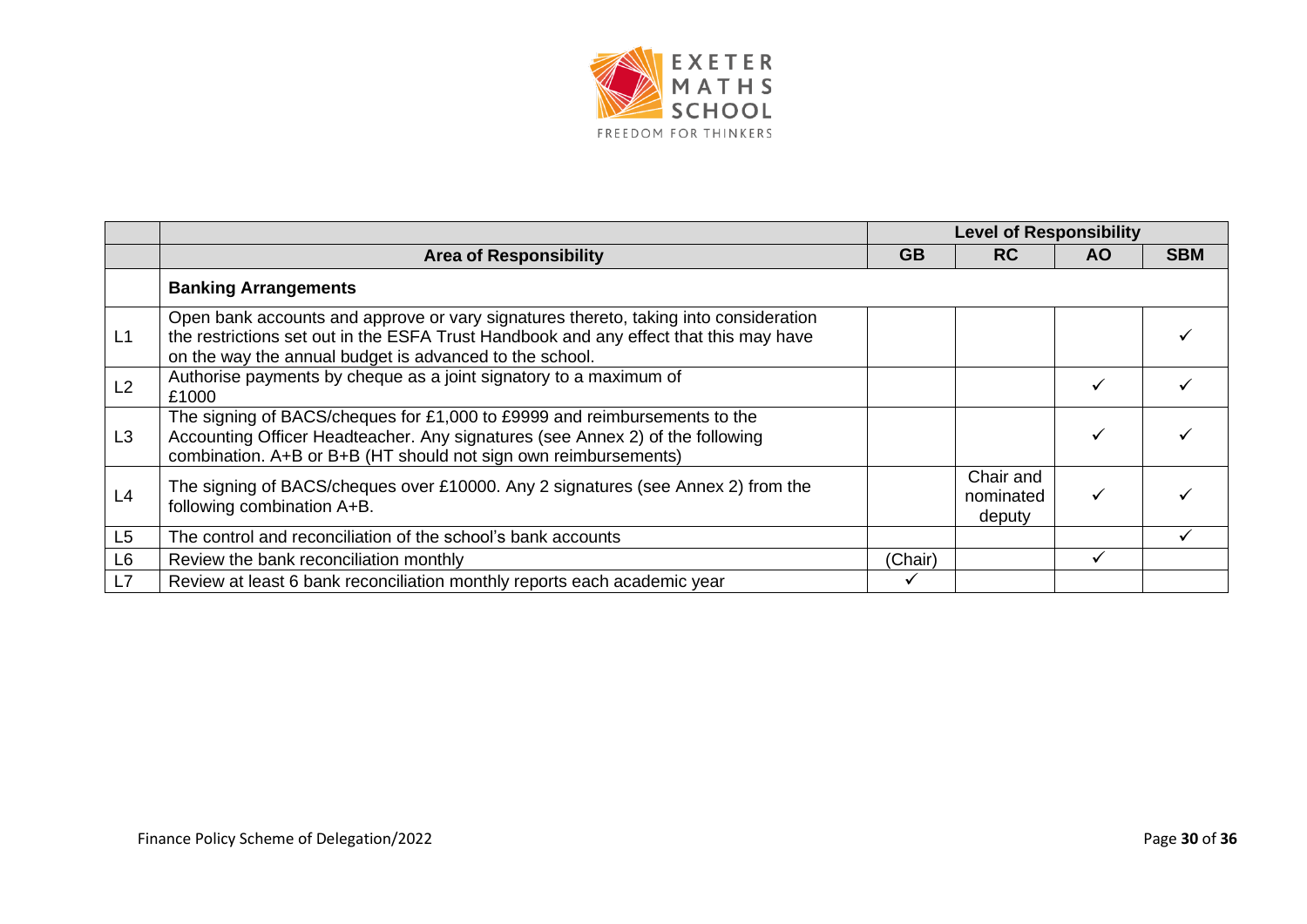

|                |                                                                                                                                                   |           | <b>Level of Responsibility</b> |           |            |  |
|----------------|---------------------------------------------------------------------------------------------------------------------------------------------------|-----------|--------------------------------|-----------|------------|--|
|                | <b>Area of Responsibility</b>                                                                                                                     | <b>GB</b> | <b>RC</b>                      | <b>AO</b> | <b>SBM</b> |  |
|                | <b>Personnel and Payroll</b>                                                                                                                      |           |                                |           |            |  |
| M1             | Review the staff structure of the school                                                                                                          |           |                                |           |            |  |
| M <sub>2</sub> | To review the financial implications of changes to staffing numbersand grades and<br>approve those with a compound annual effect over<br>£10,000. |           |                                |           |            |  |
| M <sub>3</sub> | The filing and electronic storage of personnel and pay records (including person<br>specifications and interview notes for a least 6 months).     |           |                                |           |            |  |
| M4             | Periodically reconcile gross pay with contracts and other authorised documents                                                                    |           |                                |           |            |  |
| M <sub>5</sub> | Implement the Schools pay policy and appointment procedures for all staff employed<br>through the school.                                         |           |                                |           |            |  |

|                |                                                                                                                                       | <b>Level of Responsibility</b> |           |    |            |
|----------------|---------------------------------------------------------------------------------------------------------------------------------------|--------------------------------|-----------|----|------------|
|                | <b>Area of Responsibility</b>                                                                                                         | <b>GB</b>                      | <b>RC</b> | ΑO | <b>SBM</b> |
|                | Leasing                                                                                                                               |                                |           |    |            |
| N <sub>1</sub> | Seek approval for any proposed leases, other than operating leases, from the ESFA, in<br>accordance with the Academies Trust Handbook |                                |           |    |            |
| N <sub>2</sub> | The maintenance of a register of all leases held by the school                                                                        |                                |           |    |            |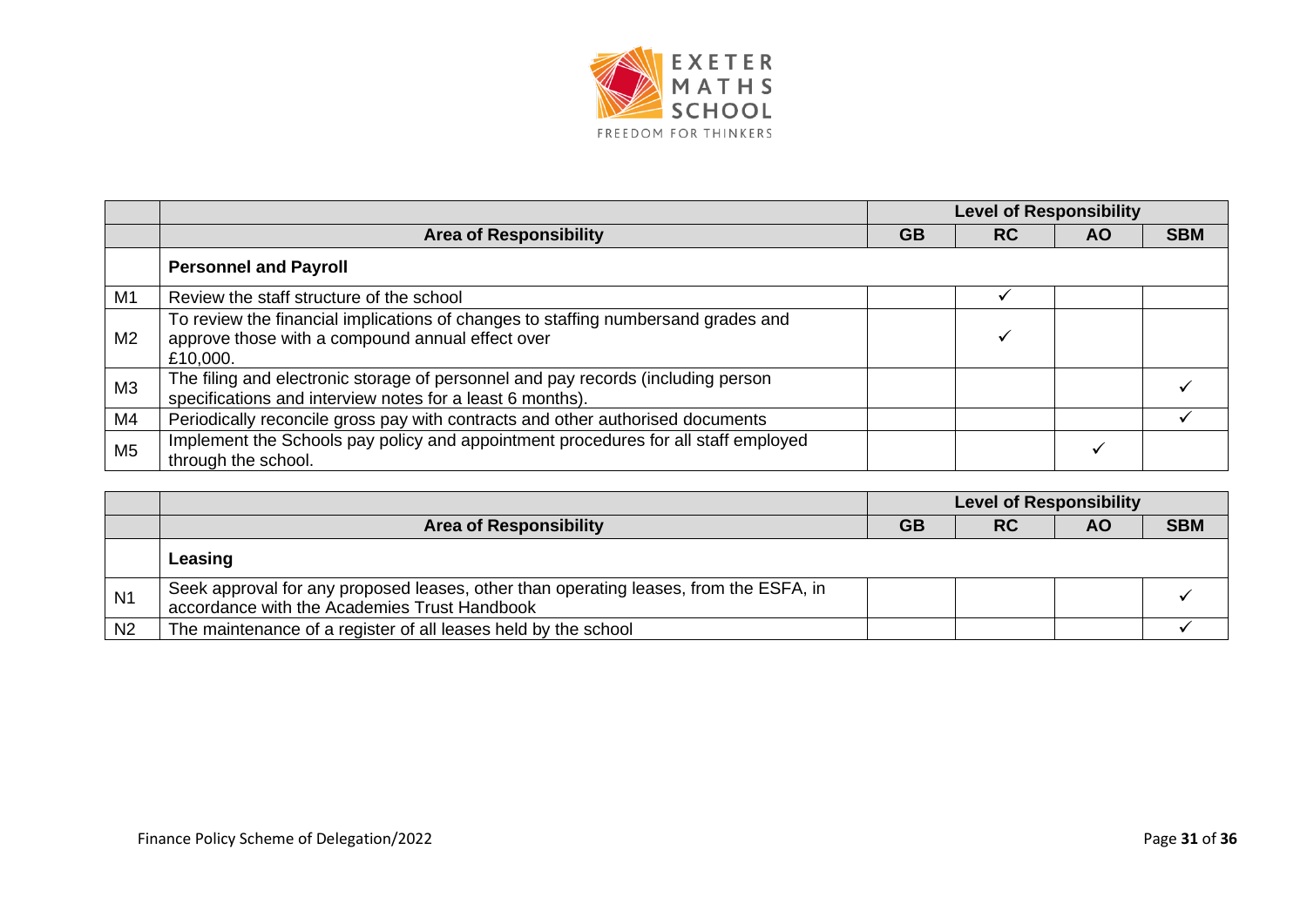

|                |                                                                                                                                                                         | <b>Level of Responsibility</b> |              |     |                    |
|----------------|-------------------------------------------------------------------------------------------------------------------------------------------------------------------------|--------------------------------|--------------|-----|--------------------|
|                | <b>Area of Responsibility</b>                                                                                                                                           | <b>GB</b>                      | <b>RC</b>    | AO. | <b>SBM</b>         |
|                | Purchasing – provision of goods and services                                                                                                                            |                                |              |     |                    |
| O <sub>1</sub> | Set house rules for a purchasing policy, monitor, and review the rules in accordance with<br>ESFA guidelines.                                                           |                                |              |     |                    |
| O <sub>2</sub> | Monitor purchasing regulations to ensure compliance by the school                                                                                                       |                                | $\checkmark$ |     |                    |
| O <sub>3</sub> | Contracts Manager for the contracts taken out.                                                                                                                          |                                |              |     |                    |
| O <sub>4</sub> | Maintain a Contracts Register.                                                                                                                                          |                                |              |     |                    |
| O <sub>5</sub> | Review contracts on an on-going basis (and as part of ensuring the school continues to<br>achieve 'best value')                                                         |                                |              |     |                    |
| O <sub>6</sub> | Ensure that a minimum of 2 written quotes are obtained for purchases and contracts<br>valued at over £1,500 and up to a value of £3,000 excluding VAT.                  |                                |              |     |                    |
| O <sub>7</sub> | Obtain best value for purchases under £1,500                                                                                                                            |                                |              |     | Finance<br>Officer |
| O <sub>8</sub> | Ensure that a minimum of 3 quotes are obtained for purchases and contracts valued<br>between £3,000 and £10,000.                                                        |                                |              |     |                    |
| O <sub>9</sub> | Ensure that a minimum of 3 tenders are obtained for purchases and contracts valued<br>over £10,000.                                                                     |                                |              |     |                    |
| O10            | Ensure related party transactions are appropriately declared and approved by the<br><b>ESFA</b>                                                                         |                                |              |     |                    |
| O11            | Ensure that the Public Procurement (EU Exit) Regulations 2020 are applied for all<br>purchases of goods and services over £189,330 or construction work over £4,733,252 | ✓                              |              |     |                    |
| O12            | Supervise contractors and service providers to ensure the receipt of best value for<br>money and compliance with legislation.                                           |                                |              |     |                    |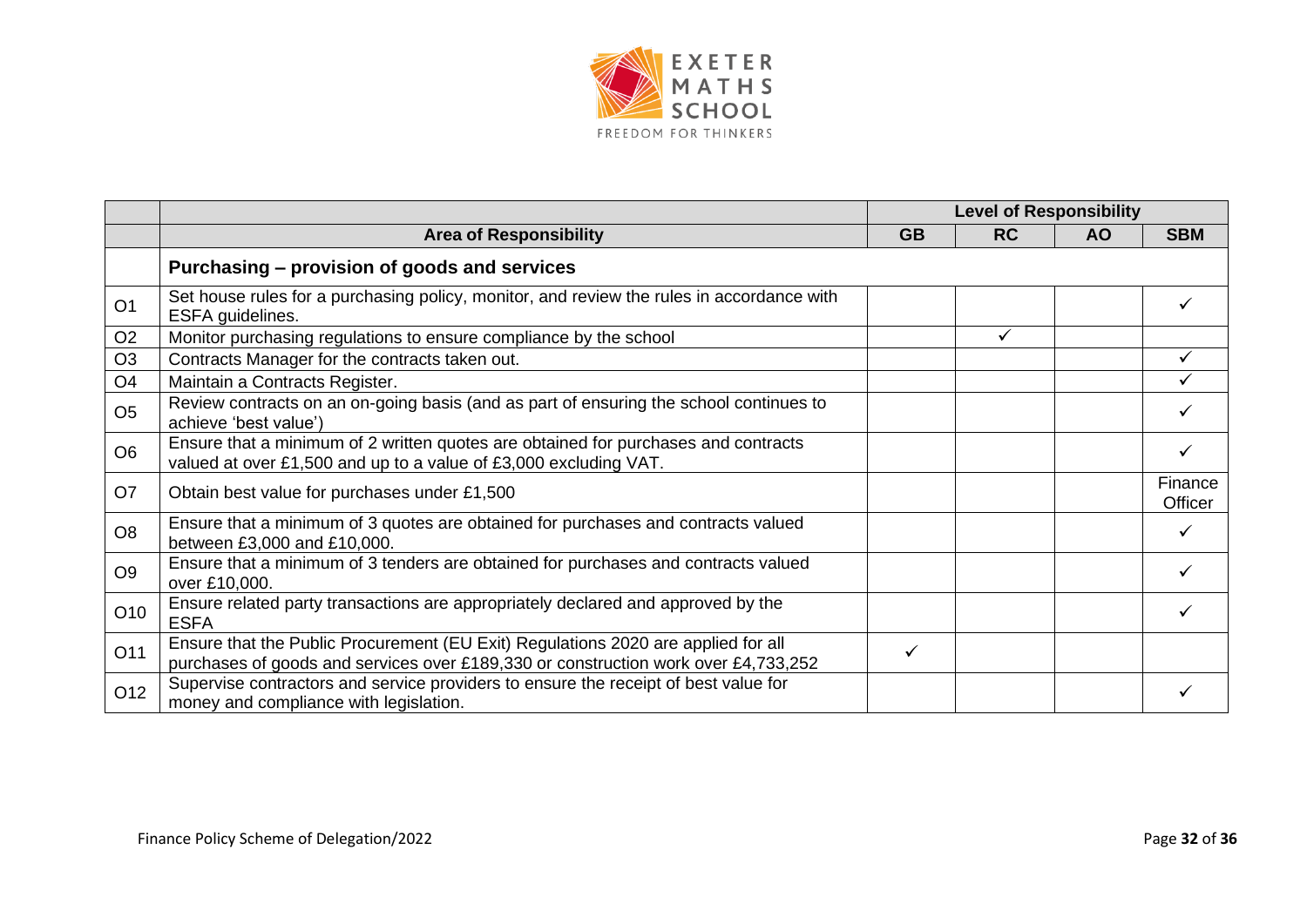

|                |                                                                                                                                                                                                                               | <b>Level of Responsibility</b> |                                 |           |                    |
|----------------|-------------------------------------------------------------------------------------------------------------------------------------------------------------------------------------------------------------------------------|--------------------------------|---------------------------------|-----------|--------------------|
|                | <b>Area of Responsibility</b>                                                                                                                                                                                                 | <b>GB</b>                      | <b>RC</b>                       | <b>AO</b> | <b>SBM</b>         |
|                | <b>Orders for Goods and Services and Payment of Accounts</b>                                                                                                                                                                  |                                |                                 |           |                    |
| P <sub>1</sub> | The maintenance of an authorised budget holder signatory list for orders (subject to<br>the limitations agreed).                                                                                                              |                                |                                 |           |                    |
| P <sub>2</sub> | The authority for the signing of official orders for the purchase of goods and services<br>up to the value of £10,000.                                                                                                        |                                |                                 | ✓         |                    |
| P <sub>3</sub> | Control the placing of orders for the purchase of all goods and services, up to a value<br>of £10,000.                                                                                                                        |                                | Chair                           |           |                    |
| P <sub>4</sub> | Approve orders for all goods and services (taking into consideration tendering<br>requirements) above £10,000                                                                                                                 |                                | Chair or<br>nominated<br>deputy |           |                    |
| P <sub>5</sub> | Approve capital projects.                                                                                                                                                                                                     |                                |                                 |           |                    |
| P <sub>6</sub> | Maintaining purchase order system for goods and services purchased in the school on<br><b>Access Finance:</b><br>- obtaining 3 quotes were appropriate<br>confirming receipt of goods and services<br>keeping concise records |                                |                                 |           |                    |
| P <sub>7</sub> | Purchases including:<br>obtaining VAT invoices:<br>checking invoices to deliveries/services received<br>posting invoices onto Access when received<br>$\bullet$<br>preparing supplier etc. payments by BACS or cheque         |                                |                                 |           |                    |
| P <sub>8</sub> | Ensuring suppliers paid within the recognised time frame. Keeping concise records.                                                                                                                                            |                                |                                 |           | Finance<br>Officer |
| P <sub>9</sub> | Purchase invoice approval                                                                                                                                                                                                     |                                |                                 |           |                    |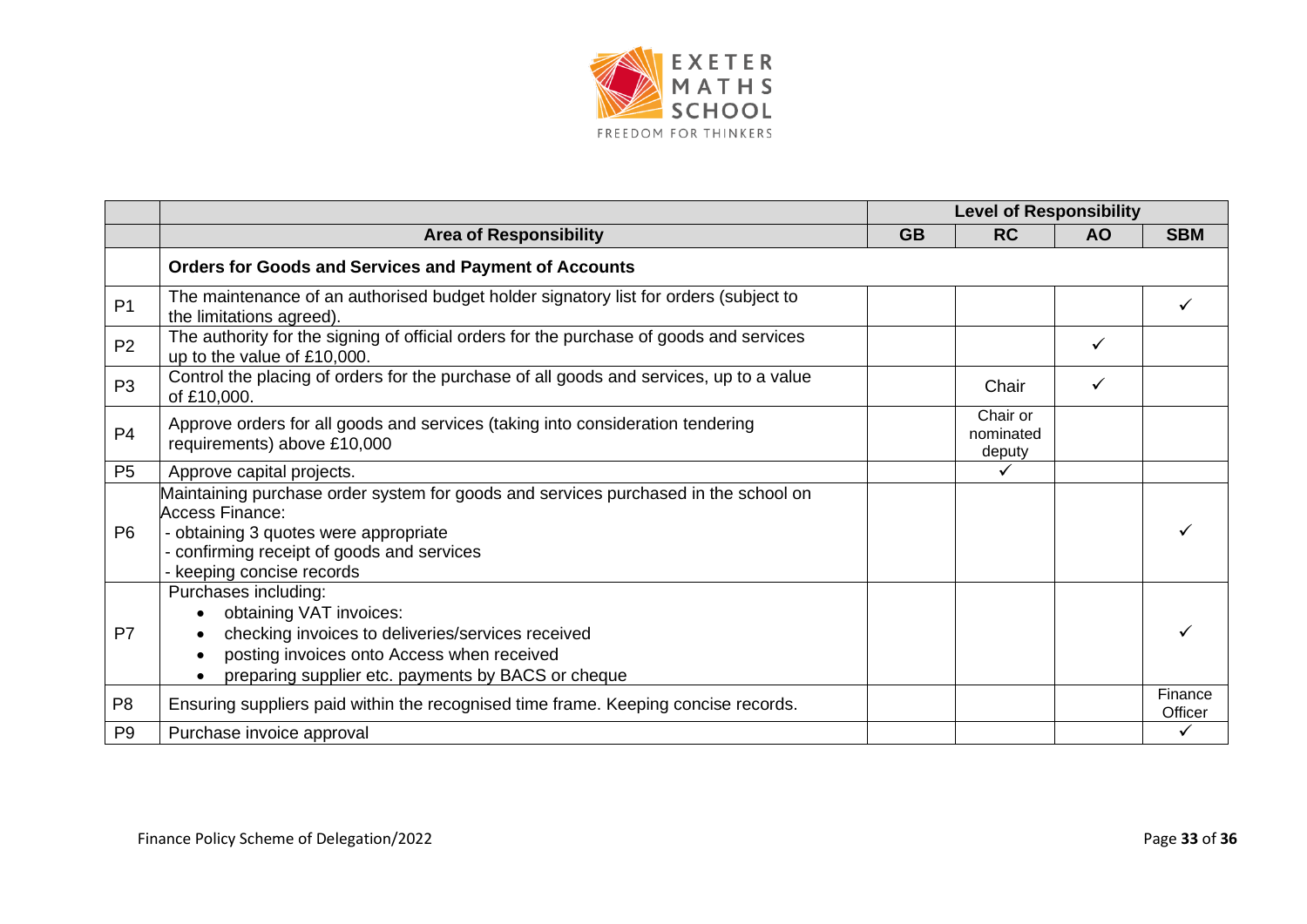

|                |                                                                              | <b>Level of Responsibility</b> |           |           |            |
|----------------|------------------------------------------------------------------------------|--------------------------------|-----------|-----------|------------|
|                | <b>Area of Responsibility</b>                                                | <b>GB</b>                      | <b>RC</b> | <b>AO</b> | <b>SBM</b> |
|                | <b>VAT</b>                                                                   |                                |           |           |            |
| Q <sub>1</sub> | Ensure VAT is claimed in accordance with current VAT regulations.            |                                |           |           |            |
| Q2             | To monitor the regulations on VAT, ensuring compliance by the school.        |                                |           |           |            |
| Q3             | To complete and submit the reimbursement claim for VAT on a quarterly basis. |                                |           |           |            |
| Q <sub>4</sub> | The signing of the VAT reimbursement claims.                                 |                                |           |           |            |

|                 |                                                                                                                                                                      | <b>Level of Responsibility</b> |           |           |                    |
|-----------------|----------------------------------------------------------------------------------------------------------------------------------------------------------------------|--------------------------------|-----------|-----------|--------------------|
|                 | <b>Area of Responsibility</b>                                                                                                                                        | <b>GB</b>                      | <b>RC</b> | <b>AO</b> | <b>SBM</b>         |
|                 | <b>Income</b>                                                                                                                                                        |                                |           |           |                    |
| R <sub>1</sub>  | Set a charging policy for consideration by the Governing Body                                                                                                        |                                |           |           |                    |
| R2              | Approve the charging policy.                                                                                                                                         |                                |           |           |                    |
| R <sub>4</sub>  | Management and reconciliation of debtors including a monthly debtors report, keeping<br>concise records                                                              |                                |           |           | Finance<br>Officer |
| R <sub>5</sub>  | Set suitable controls for the recording and collection of monies due, and for the movement<br>of banking of monies for all accounts under the control of the school. |                                |           |           |                    |
| R <sub>6</sub>  | The preparation of receipts for banking. Banking receipts. Keeping concise records.                                                                                  |                                |           |           |                    |
| R7              | Authorisation of banking (dual controls)                                                                                                                             |                                |           |           |                    |
| R <sub>8</sub>  | Approve procedures for chasing outstanding income due to the school (debt recovery<br>policy).                                                                       |                                |           |           |                    |
| R <sub>9</sub>  | Write off bad debts for less than £500. Amounts more than this limit to be approved by the<br><b>Resources Committee.</b>                                            |                                |           |           |                    |
| R <sub>10</sub> | Approve and write off bad debts accruing to the school over the value of £500. Items above<br>£5000 must be referred to the ESFA for approval.                       |                                |           |           |                    |
| R <sub>11</sub> | Ensure the security of monies held on site.                                                                                                                          |                                |           |           |                    |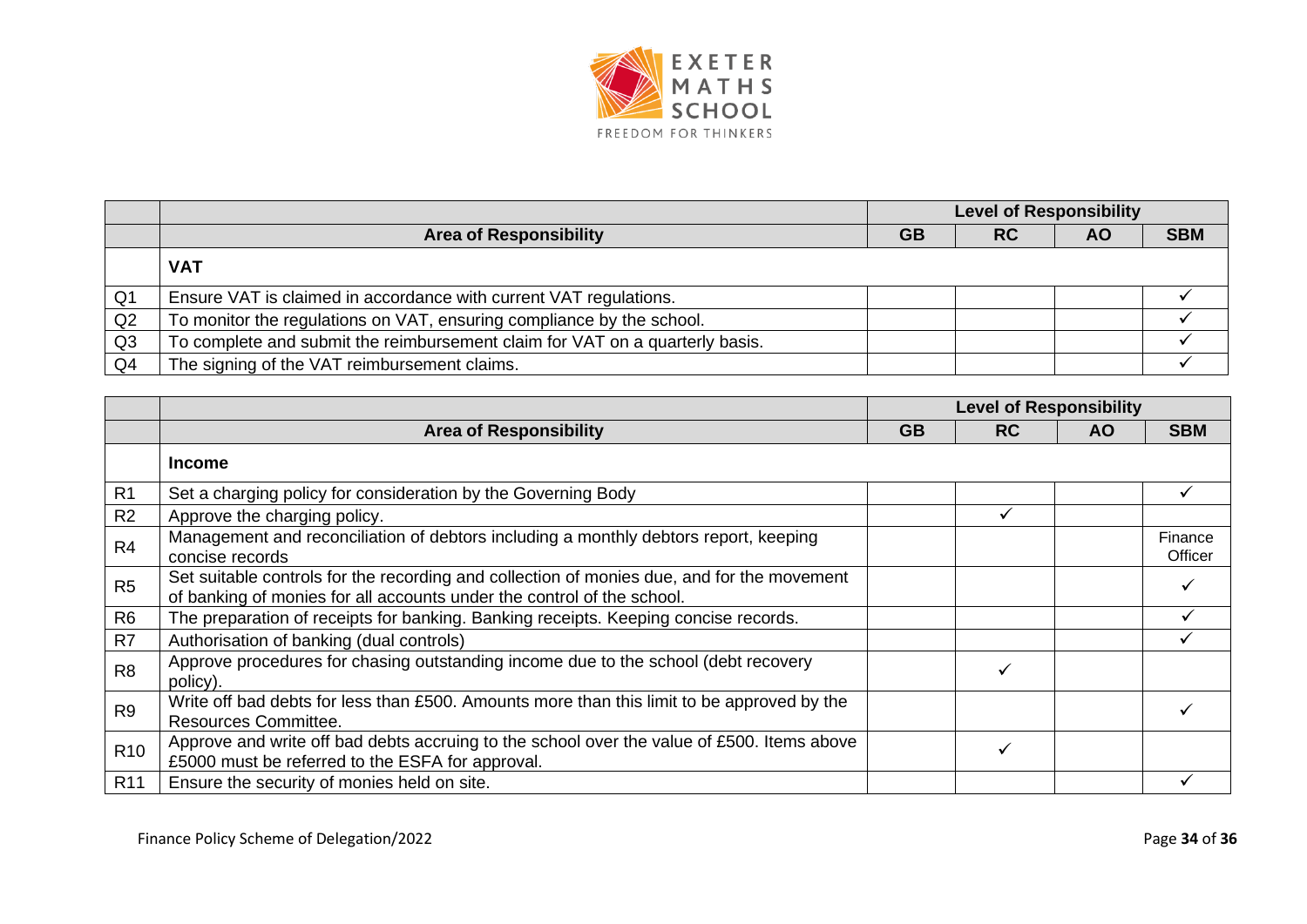

|                 |                                                                                                                                                                      | <b>Level of Responsibility</b> |           |           |            |
|-----------------|----------------------------------------------------------------------------------------------------------------------------------------------------------------------|--------------------------------|-----------|-----------|------------|
|                 | <b>Area of Responsibility</b>                                                                                                                                        | <b>GB</b>                      | <b>RC</b> | <b>AO</b> | <b>SBM</b> |
|                 | Security of Assets, Stocks and Other Property                                                                                                                        |                                |           |           |            |
| S <sub>1</sub>  | Oversee security arrangements at the school (including proceduresfor call-out and key<br>replacements)                                                               |                                |           |           |            |
| S <sub>2</sub>  | Approve and periodically review the policy for security arrangements at the school.                                                                                  |                                | ✓         |           |            |
| S <sub>3</sub>  | To determine a value above which assets should be Capitalised. Currently £1000                                                                                       |                                | ✓         |           |            |
| S <sub>4</sub>  | Ensure the physical security of the school's assets and maintain and periodically inspect<br>an up-to-date inventory.                                                |                                |           |           |            |
| S <sub>6</sub>  | The notification of any changes in physical assets to the inventory coordinator.                                                                                     |                                |           |           |            |
| S7              | To determine a value above which discrepancies in the inventory should be reported<br>to the Governing Body.                                                         |                                |           |           |            |
| S <sub>8</sub>  | The physical inspection of the inventory on an annual basis or through an on-going<br>programme of (random) sample checks.                                           |                                |           |           |            |
| S <sub>9</sub>  | Oversee the disposal of surplus stock and equipment and property, other than land and<br>buildings, and authorise items for disposal up to a maximum value of £2000. |                                |           |           |            |
| S <sub>10</sub> | Approve the policy for disposal of surplus stock and equipment and the sale of property,<br>other than land buildings and authorise items for disposal over £5,000.  |                                |           |           |            |
| S <sub>11</sub> | Authorise the disposal of surplus stock and equipment and property, other than land and<br>buildings, and authorise items for disposal between £2,000 to £5,000.     |                                |           | ✓         |            |
| S <sub>12</sub> | Maintain a register of key holders.                                                                                                                                  |                                |           |           |            |

|                |                                                                                                    | <b>Level of Responsibility</b> |           |           |            |
|----------------|----------------------------------------------------------------------------------------------------|--------------------------------|-----------|-----------|------------|
|                | <b>Area of Responsibility</b>                                                                      | <b>GB</b>                      | <b>RC</b> | <b>AO</b> | <b>SBM</b> |
|                | <b>Insurance</b>                                                                                   |                                |           |           |            |
|                | Initiate adequate insurance cover for the school and maintain a register of policies<br>taken out. |                                |           |           |            |
| T <sub>2</sub> | Undertake an assessment of risk management for insurance purposes at the school.                   |                                |           |           |            |

Finance Policy Scheme of Delegation/2022 **Page 35** of **36** Page 35 of **36**